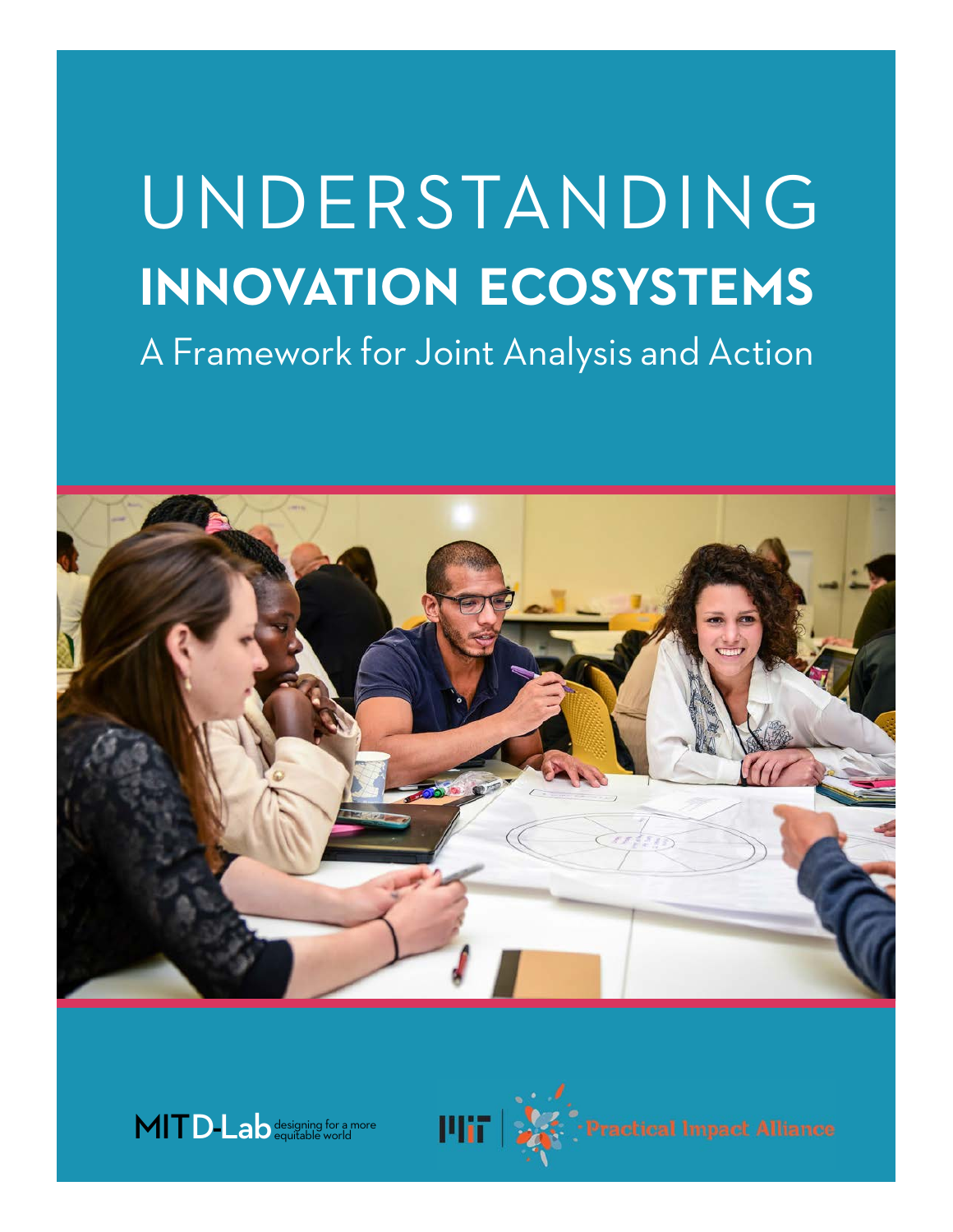#### MIT D-Lab

MIT D-Lab works with people around the world to develop and advance collaborative approaches and practical solutions to global poverty challenges. The program's mission is pursued through interdisciplinary courses, research in collaboration with global partners, technology development, and community initiatives — all of which emphasize experiential learning, real-world projects, community-led development, and scalability.

#### MIT Practical Impact Alliance

The MIT Practical Impact Alliance harvests the power of collaborative learning and action to increase, accelerate, and sustain impact on global poverty. Organized by MIT D-Lab, PIA is a membership organization of leaders from diverse organizations with aligned missions who learn, collaborate, and develop best practices together. PIA working groups focus on addressing a knowledge gap of the group and in the field, with the goal of generating outputs that will serve as relevant, practical tools for PIA members and a broader audience.

### The Local Innovation Group

The Local Innovation Group conducts interdisciplinary social science research on processes of local innovation and local systems change in communities facing development challenges around the world. Through evidence synthesis and a portfolio of research projects, our team develops actionable knowledge for practitioners, policymakers, and communities on how local innovation can be encouraged and leveraged as an effective development strategy.

#### Acknowledgments

We are grateful to Saida Benhayoune for setting Innovation Ecosystems as a priority for PIA and to the organizations who lent their experiences and insights to the PIA Working Group on Strengthening Local Innovation and Entrepreneurship Ecosystems. Specifically, we want to thank working group members from USAID, Johnson & Johnson, PACT, Siemens Stiftung, World Vision, and Danone, as well as invited guests from USAID, MIT REAP, S3IDF, and Intellecap. We are also grateful for the insightful review and feedback on drafts of this document provided by Amanda Epting, Kofi Taha, Saida Benhayoune, Stas Vavilov, Steven Koltai, Ta Corrales, Liby Hsu, and Nancy Adams, who also provided design guidance and review. We thank Brendan Ng for early graphical contributions to the ecosystem model and Sophia Janowitz for the remarkable work she has done translating our ideas into compelling visuals. Finally, our deepest gratitude to the organizations who funded, organized, and/or hosted the workshops we used as case studies: MITEF Mexico, Innovation Village and Kyusa, Uganda, and the Phosboucraa Foundation.

A special thanks to the Phosboucraa Foundation for the support which made possible the production and publication of this report.

Producer: Molly Wenig Rubenstein, Innovation Ecosystems Manager, MIT D-Lab Author: Elizabeth Hoffecker, Research Scientist, MIT D-Lab

Suggested Citation: Hoffecker, Elizabeth. 2019. Understanding Innovation Ecosystems: A Framework for Joint Analysis and Action. Cambridge: MIT D-Lab.



Graphic Design: Sophia Janowitz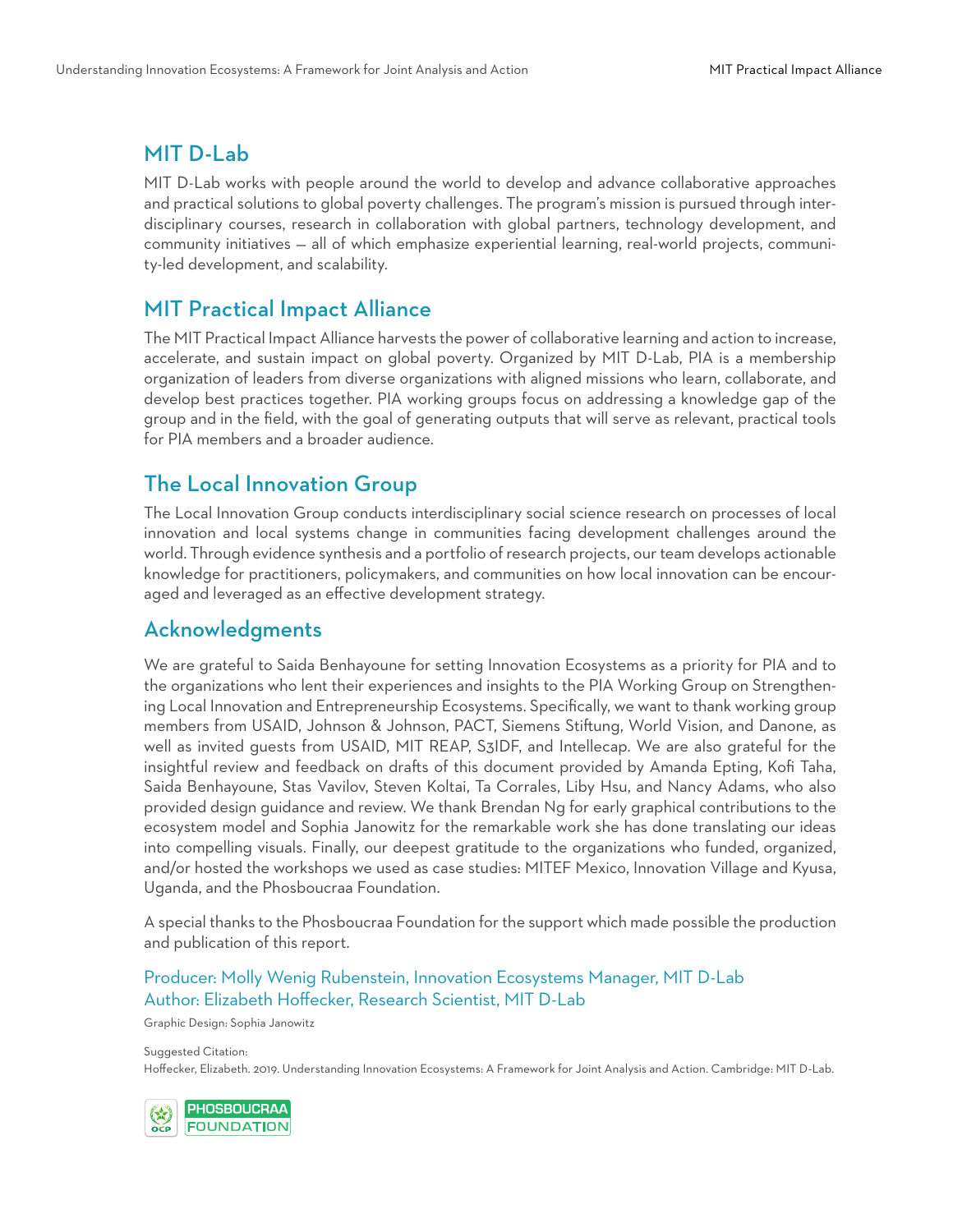## TABLE OF CONTENTS

#### LOCAL INNOVATION ECOSYSTEM FRAMEWORK

#### THE FRAMEWORK IN ACTION

| Case Study: Discovering Identity and Collaboration16 |  |
|------------------------------------------------------|--|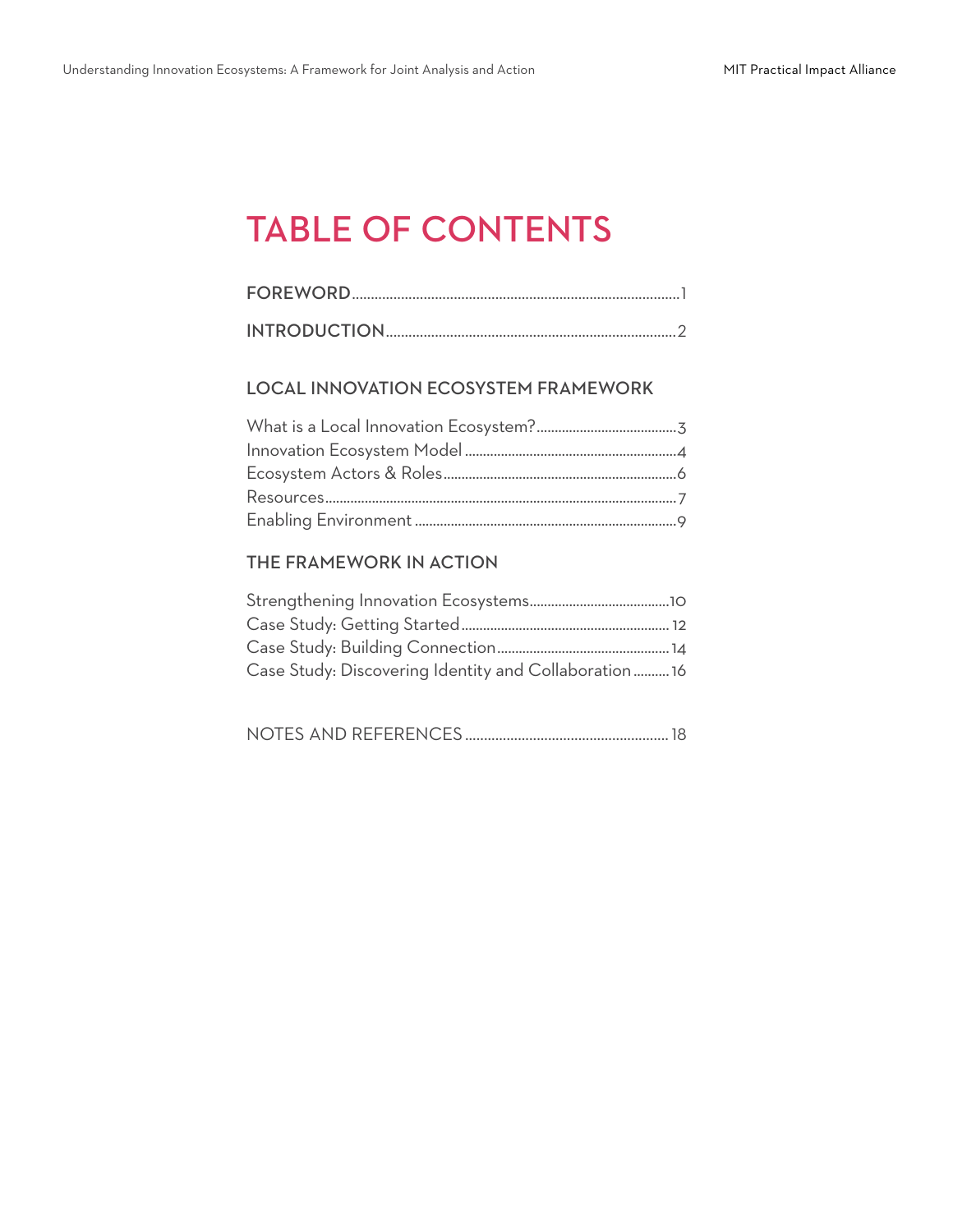## FOREWORD

An innovator's road is long and fraught with challenges. When operating without reliable access to internet or power, a large network of contacts, supportive tax and regulatory policy, or a financial safety net, the task can sometimes feel impossible.

Over the years, D-Lab has tested a variety of strategies to increase the number of local innovators in the Global South who are creating impact in their communities with new products, services, and processes. We've offered workshops to build the design and prototyping capacities of local communities, and multi-week co-design summits to bring them together with students and experts from around the world who have helped develop their ideas.

We've offered project grants of various sizes. We've partnered with local universities and innovation centers to help them establish local hubs of support. And, through the Local Innovation research group led by Elizabeth Hoffecker, we've conducted research to better understand their innovation process — how it unfolds, what conditions enable it, and what gets in its way.

In 2017, D-Lab took what we had learned from this research, and from implementing such a wide range of interventions, and launched a new strategy focused on supporting local actors who are seeking to create a more supportive enabling environment for local innovation, or what we call "local innovation ecosystem builders." By working to strengthen and connect these actors, we can contribute to strengthening the ecosystem for local innovation as whole, in addition to more targeted efforts to build the capacity of individual innovators.

The Practical Impact Alliance (PIA) was one of the first D-Lab programs to embrace this new strategic focus. In 2018, PIA launched a working group on Strengthening Local Innovation & Entrepreneurship Ecosystems, to which we invited a series of speakers to share stories of the strategies, successes, and challenges of their ecosystemstrengthening programs. As the staff lead of the working group, Molly Rubenstein worked closely with Elizabeth for one year to identify components of her research to translate into best practices and tools for a practitioner audience, which we began to share through presentations, workshops, talks, and articles.

The framework presented in the following pages organizes some of the concepts, lessons, and best practices that we have found so far to be most useful to the government officials, funders, program managers, capacity builders, cultural influencers, and innovators themselves who are trying to increase the rates of success for innovation in their communities around the world. We hope it can help you in your work!

*Molly Wenig Rubenstein, Innovation Ecosystems Manager, MIT D-Lab Elizabeth Hoffecker, Research Scientist, MIT D-Lab June 2019*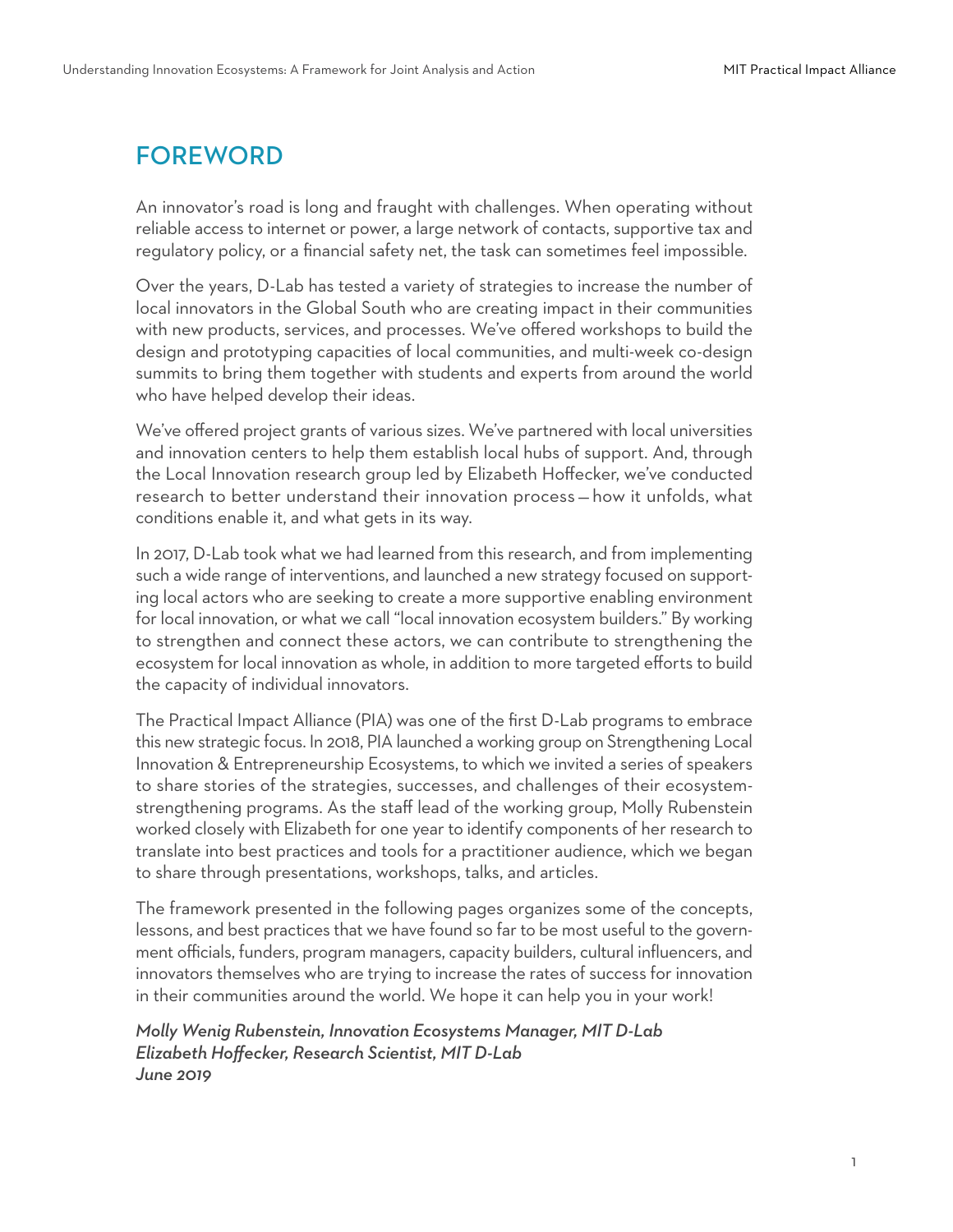## INTRODUCTION

Place-based innovation ecosystems play a crucial role in driving local and regional economic development. This role has been documented and understood for over 40 years in industrialized economies but is only starting to be appreciated in the context of emerging and developing economies. However, the past several years have seen an intensification of interest in innovation ecosystems among global development actors as well as practitioners and policymakers working across the Global South.

Whether at the municipal level, in places such as Medellín, Colombia and Guadalajara, Mexico, or the national level in Rwanda, South Africa, or India, we see governments, multi-laterals, donors, and civil society actors embarking on initiatives to strengthen local innovation ecosystems. The International Development Innovation Alliance, for example, which includes many of the largest public and private global development agencies, has created a set of recommendations for why and how actors investing in economic development should support the strengthening of innovation ecosystems.

Within the past year, MIT D-Lab has been invited to play a role in some of these ecosystem-strengthening efforts. In contexts ranging from Oaxaca, Mexico to Accra, Ghana, we have been asked to convene ecosystem actors and stakeholders in order to facilitate joint ecosystem strengthening work. In preparing for these engagements, we have researched the state of the field regarding both innovation and entrepreneurial ecosystems as well as existing ecosystem frameworks, models, and tools.

In doing so, it has become clear that much of the current thinking and practice related to these concepts is drawn from research on innovation processes and entrepreneurial clusters in highly developed economies — places like Silicon Valley and Kendall Square, Boston. Much less is known about innovation ecosystems in less-developed contexts in terms of how they can be characterized, how they function, and — most importantly — how they can be strengthened.

At D-Lab, we work from the principle that in order to intervene effectively in systems, we first need to understand them.

To that end, the Local Innovation Group at D-Lab has been conducting multi-year research on local innovation ecosystems in the types of contexts where D-Lab and our partners engage. This involves learning about diverse processes of ecosystem development through primary and secondary case study research.

Based on this research, we have developed a framework for understanding local innovation ecosystems, which we share in this publication. We have found the framework, and accompanying visual model, to be a useful tool for orienting and organizing conversations among ecosystem actors on how particular innovation ecosystems are functioning, what their strengths and weaknesses are, and where opportunities for further development might lie.

This document shares this framework and how we have used it over the past year to catalyze ecosystem-strengthening efforts. We start by clarifying the concept of a "local innovation ecosystem" and presenting the core ideas informing the visual model. We then describe the model and each of its individual components. We follow with guidance from our research on best practices for conducting ecosystem strengthening work, and share three examples of how we have used the model to facilitate ecosystem-strengthening conversations in distinct local contexts.

#### USING THIS PUBLICATION

The purpose of this publication is to offer a model that can be used by anyone seeking to build understanding of local innovation ecosystems, particularly in the context of presentations, workshops, education, and advocacy for ecosystem-level work.

Whether advocating for resources, the inclusion of missing stakeholders, or seeking to bring awareness to aspects of your ecosystem that need development, it can help to have a clear definition and model of the ecosystem as a shared point of reference.

We therefore describe the ecosystem model in enough detail to enable you to explain the model to others, should you want to do so. We also share specific formats for sessions we've designed as examples of the kinds of conversations that can be facilitated with this material.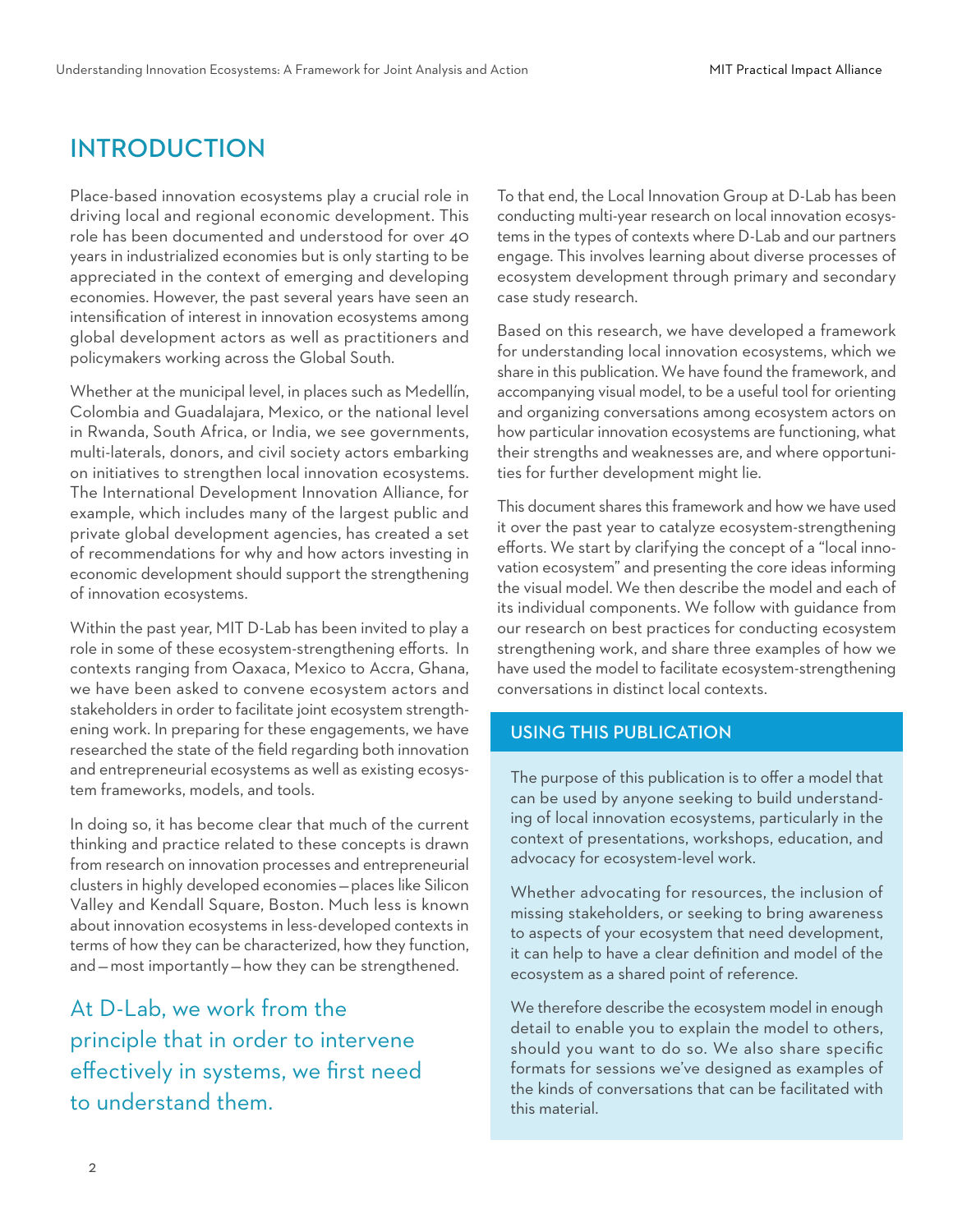## WHAT IS A LOCAL INNOVATION ECOSYSTEM?

Drawing on the metaphor of a biological ecosystem, local innovation ecosystems refer to the complex, dynamic systems within which innovators operate — systems characterized by an array of interacting actors, resources, relationships, and conditions that work together to either enable or impede innovation.<sup>1</sup> Our understanding of local innovation ecosystems is informed by three bodies of research: first and foremost, research on the characteristics and behavior of complex adaptive systems;<sup>2</sup> second, a large body of work on innovation systems; and third, a more recent but growing body of research and practice related to entrepreneurial ecosystems.

We bring these three streams of literature together with empirical research from our case studies to inform how we conceptualize, describe, and define a local innovation ecosystem. The literature on complex adaptive systems identifies that all such systems have the following characteristics: 1) a collection of **elements** or components; 2) **relationships**, interactions, and inter-dependencies between the elements; and 3) **a purpose** or function, which describes what the system produces or accomplishes, both intentionally and unintentionally.<sup>3</sup>

As a particular type of complex system, innovation systems exist to produce innovation and support processes of innovation. They are typically described in terms of actors, relationships (and networks) between actors, institutional conditions (both formal and informal) and infrastructure.4 They have been studied at the national, regional, and local levels, but are typically described in a way that ignores the specific social, cultural and ecological contexts within which innovation processes are embedded and on which they depend.<sup>5</sup>

Entrepreneurial ecosystems, on the other hand, are seen as explicitly place-based and consider all aspects of a place that contribute to its ability to produce and sustain successful entrepreneurship.<sup>6</sup> The purpose of entrepreneurial ecosystems is distinct from that of innovation systems (though also overlapping, as can be seen in Figure 1 below), and the ecosystem has been conceptualized in a way that is broader and more vague. However, the ecosystem framing acknowledges that economic activity is embedded in and dependent on environmental and cultural contexts that affect the system's behavior and results.



FIGURE 1. Innovation systems and entrepreneurial ecosystems: related but distinct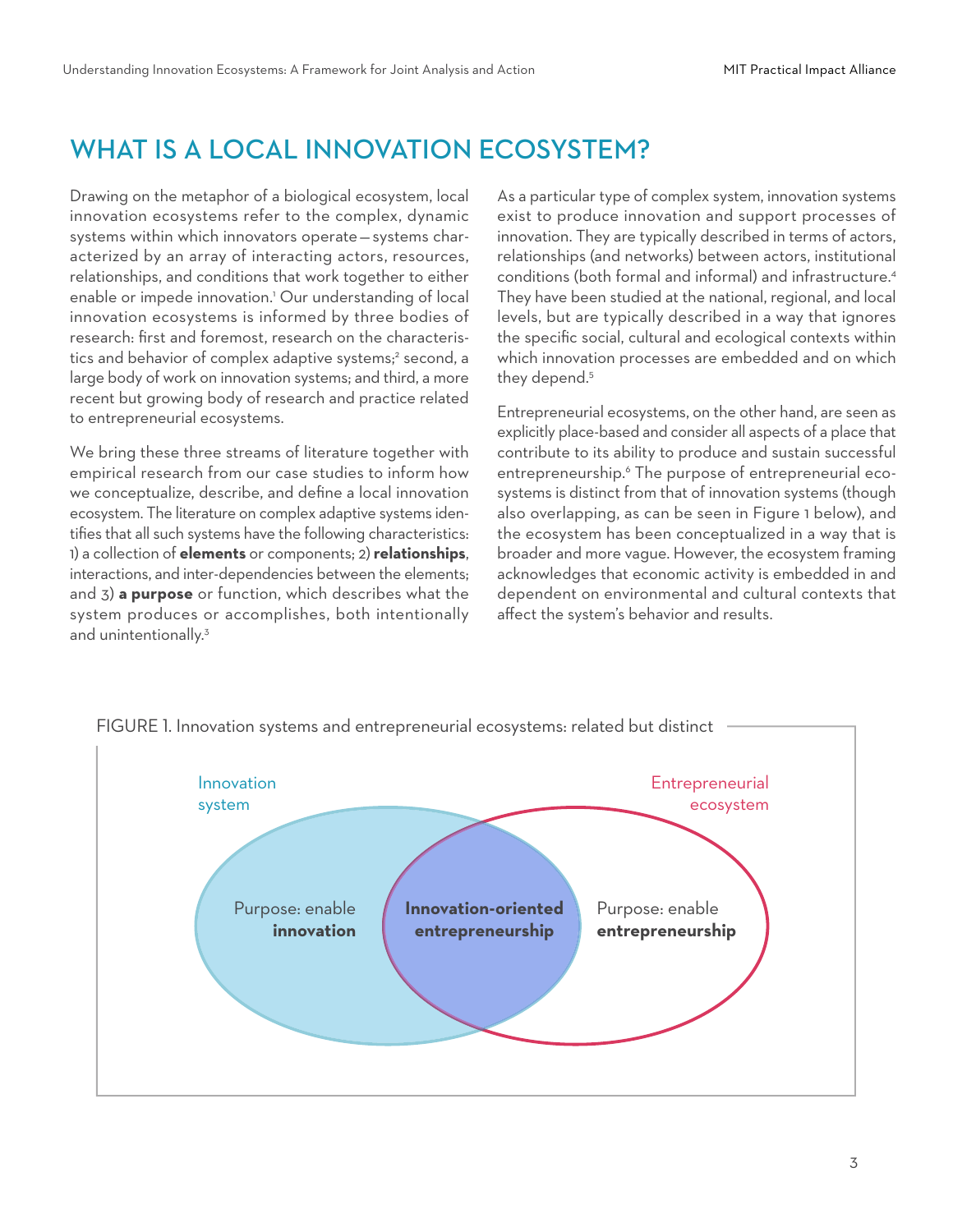Given D-Lab's focus on context-appropriate and sustainable development approaches, we have drawn on the broader ecosystem framing in conceptualizing the kind of system that is needed to produce and sustain innovation at the local level. We therefore talk about "local innovation ecosystems" rather than local innovation systems, and we define and model these using language and concepts drawn from ecology and entrepreneurship as well as innovation systems theory. From this perspective, we see local innovation ecosystems as

place-based communities of interacting actors engaged in producing innovation and supporting processes of innovation, along with the infrastructure, resources, and enabling environment that allow them to create, adopt, and spread more effective ways of doing things.

These processes often involve entrepreneurship but also can involve other mechanisms for bringing new ideas and practices into society, such as direct implementation through government agencies, multi-laterals, large corporations, NGOs or community-based organizations, or through legal and policy changes.

## INNOVATION ECOSYSTEM MODEL

To help visualize local innovation ecosystems, we have created a model that illustrates our definition graphically (see Figure 2, next page). This model focuses on describing what a local innovation ecosystem consists of, rather than how it functions, which would be better represented through a systems dynamics model. Similarly, the model focuses on representing important structural features of local innovation ecosystems, rather than comprehensively listing all their elements.

With those considerations in mind, the model is composed of three main components that reflect the structural attributes of complex systems: 1) the ecosystem's purpose; 2) its actors and other essential elements (in concentric circles moving outwards); and 3) the relationships and interconnections between actors and elements, which are illustrated metaphorically through the radiating, 8-pointed star. In the following sections, we focus on describing the specific elements we have chosen to include in the model and their importance to the functioning of local innovation ecosystems.

The model includes the minimum type and number of categories to enable an accurate understanding of a local innovation ecosystem. We also suggest relationships between these different components, i.e. between actor types, the roles they play in the system, and the types of resources they typically provide or interact with, while acknowledging that these relationships are fluid and may look different across distinct systems.

This model therefore provides a starting point for developing more nuanced descriptions, maps, and analyses of specific innovation ecosystems. Over the past year, we have incorporated the framework into the facilitation of events ranging from hour-long sessions to multi-day, immersive workshops. Whether convening a local group of 20 stakeholders from the same ecosystem or an international group of 60 stakeholders from diverse ecosystems, we have found that the framework helps participants develop a shared understanding of innovation ecosystems, what they need to be healthy, and how actors can contribute to strengthening them.

#### PURPOSE: THE GUIDING STAR

*All systems, including innovation ecosystems, have a purpose, which may be defined explicitly or may manifest through the results the system produces.* 

*Vibrant, well-known innovation ecosystems tend to have purposes that reflect the vision, values, and motivations of the actors driving the ecosystems' development.* 

#### **Examples include:**

**Israel:** Agricultural technology innovation ecosystem **PURPOSE:** Create and diffuse innovations in agricultural methods and technologies.

**Kendal Square, MA (USA):** Innovation-driven entrepreneurship ecosystem **PURPOSE:** Develop cutting-edge technologies and high-growth-potential, tech-based start-ups.

**Philadelphia, PA (USA):** Social innovation ecosystem **PURPOSE:** Develop innovations in socially and environmentally responsible enterprise.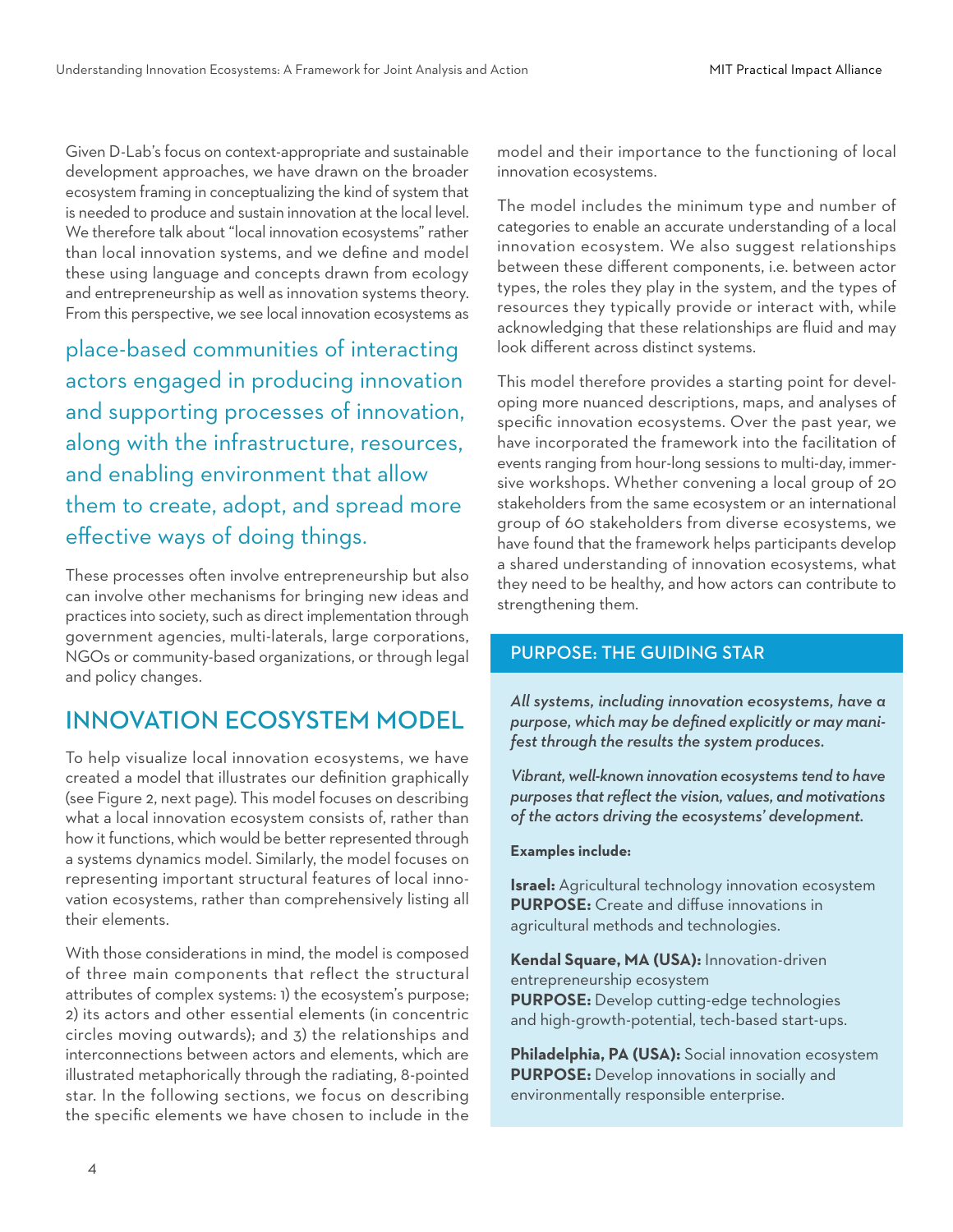

This model places **the purpose** of the ecosystem at the center, since it gives the system coherence and identity. Moving outwards, the model depicts three main categories of ecosystem elements.

**1. ACTORS** — At the center of the ecosystem, we find the organizations, entities, and individuals (collectively termed "actors") who create, support, and enable innovation through their activities and interactions. This model depicts actors in terms of the roles they play in the ecosystem (in white) and secondarily, in terms of actor types (in pink).

**2. RESOURCES** — At the bottom, in green, we depict essential resources that the ecosystem needs to function. These resources include natural endowments of the place where the ecosystem is located, as well as resources created by humans, such as infrastructure, financial resources, and human and social capital.

**3. ENABLING ENVIRONMENT** — At the top, in blue, we find elements of the enabling environment that affect the functioning of the ecosystem. These elements form part of the overall context for creativity and entrepreneurship, influencing productivity as well as the system's ability to produce, diffuse, and scale innovation.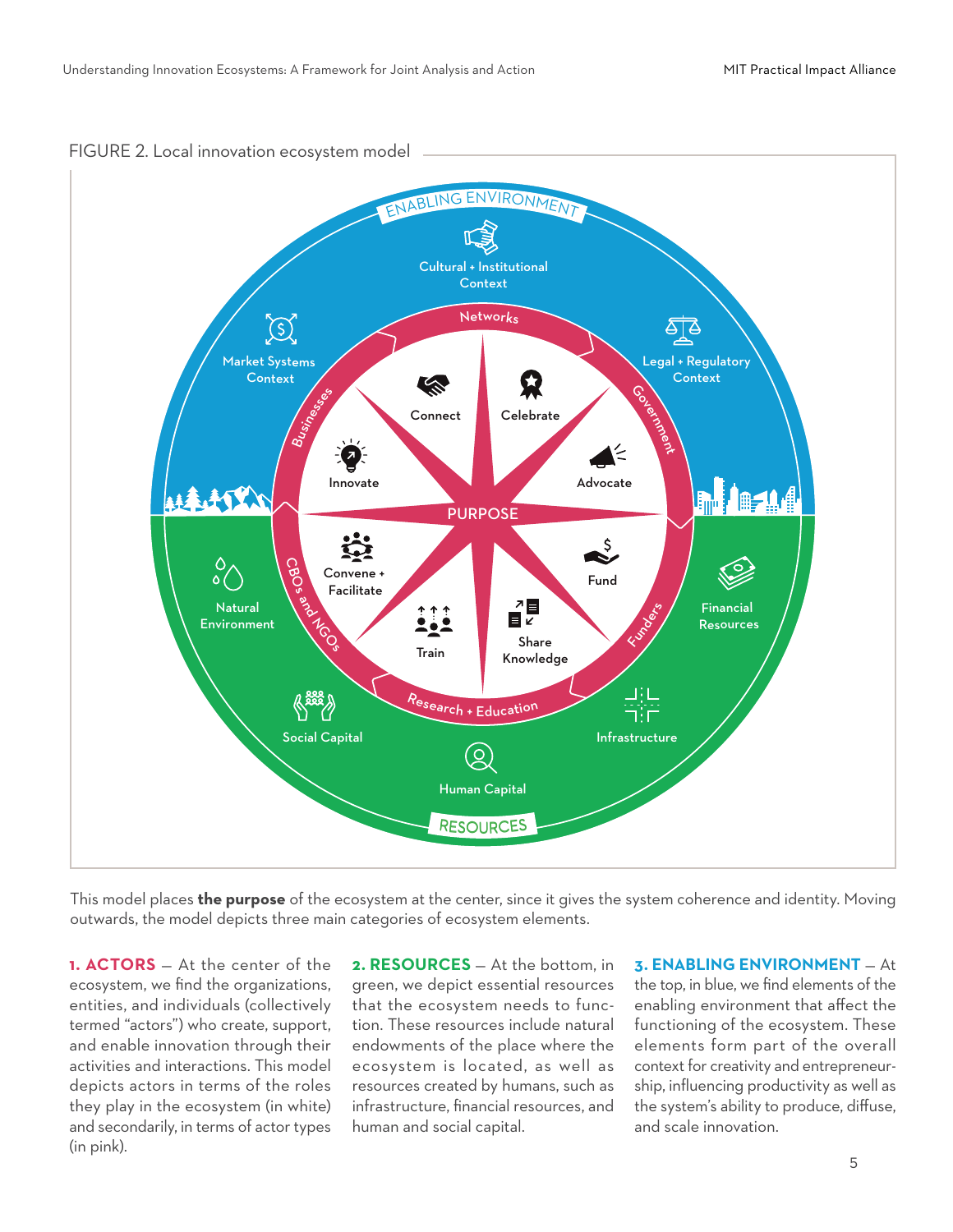## ECOSYSTEM ACTORS AND ROLES

Studies on innovation and entrepreneurial ecosystems have identified that these systems need a diversity of actors playing complementary roles in order to function well. Different authors and organizations categorize ecosystem actors in different ways,7 but broad agreement exists that certain types of actors are necessary for a balanced, dynamic, and robust system.

Based on our case study research into local innovation ecosystems in developing and developed economies, we identify six types of actors with particularly important roles to play. These include: 1) businesses of various sizes, ranging from start-ups and small and medium enterprises (SMEs) to large firms; 2) community-based and not-for-profit organizations (CBOs and NGOs); 3) centers and institutes of research, education, and R&D; 4) providers of funding, including gift and grant funding as well as financial products and services; 5) governments and government agencies, particularly local and regional bodies; and 6) networks, alliances, associations, and groups of individuals, both formal and informal.<sup>8</sup>

We also identify eight roles $\degree$  that actors play in ecosystems that are producing innovation and innovation-driven entrepreneurship (see next page). By highlighting six types of actors and eight key roles, we acknowledge that the relationship between actors and roles is fluid and can vary based on the circumstances of particular innovation ecosystems. In one ecosystem, for example, the major provider of funding might be local or national government agencies, while in another, the primary funders might be international donor agencies or the private sector, through philanthropic donations and corporate social responsibility (CSR) initiatives.

Similarly, we see cases in which the role of convening ecosystem actors and facilitating interaction between these actors is played by local or international NGOs and others in which this role is played by associations of local enterprises. We therefore agree with Tedesco and Serrano (2019), who argue that the role an actor plays in an ecosystem and the value that it contributes is more important than the sector to which the actor belongs or its legal identity as a for-profit, not-for-profit, private foundation, etc.<sup>10</sup> Consequently, our model emphasizes actor roles over actor types, placing roles closer to the center as they enable the system to achieve its purpose.

At the same time, certain types of actors are better positioned to play certain roles over others. When these actors are missing from the ecosystem or not playing the roles for which they are best positioned, the ecosystem becomes less supportive of innovation. In emerging market ecosystems, a common challenge is that financial resource providers such as banks are unwilling to offer loans — and sometimes even checking accounts — to community-based innovators, who they perceive as too risky.

When finance providers are not providing finance, when associations are not effectively connecting their members, or when universities and research institutes are not producing and sharing knowledge that is relevant to solve local challenges, ecosystems struggle to produce innovation. Similarly, ecosystems that lack diversity in the types of actors providing key roles are less adaptable and resilient to change, as compared to ecosystems where a variety of different types of actors exist and provide complementary and even competitive - offerings.<sup>11</sup>

#### COMMON ACTOR CHALLENGES

*Here, we highlight several actor-related challenges that are relevant in the context of emerging economies.*

**1. Key roles are not filled**. If essential roles are unfulfilled because certain actors are absent, ineffective, or not performing their core functions, the ecosystem will be less capable of producing and supporting innovation.

**2. Actors are disconnected.** When actors in the ecosystem are not connected to each other, or when the quality of the connection is poor — indicated by high levels of mistrust, lack of information and resourcesharing, and difficulty or unwillingness to coordinate action — the ecosystem underperforms.

**3. No backbone organizations**. If the ecosystem lacks an organization (or coalition of organizations) whose focus is on system-strengthening through coordination, information-sharing, and facilitation, the ecosystem may become disconnected.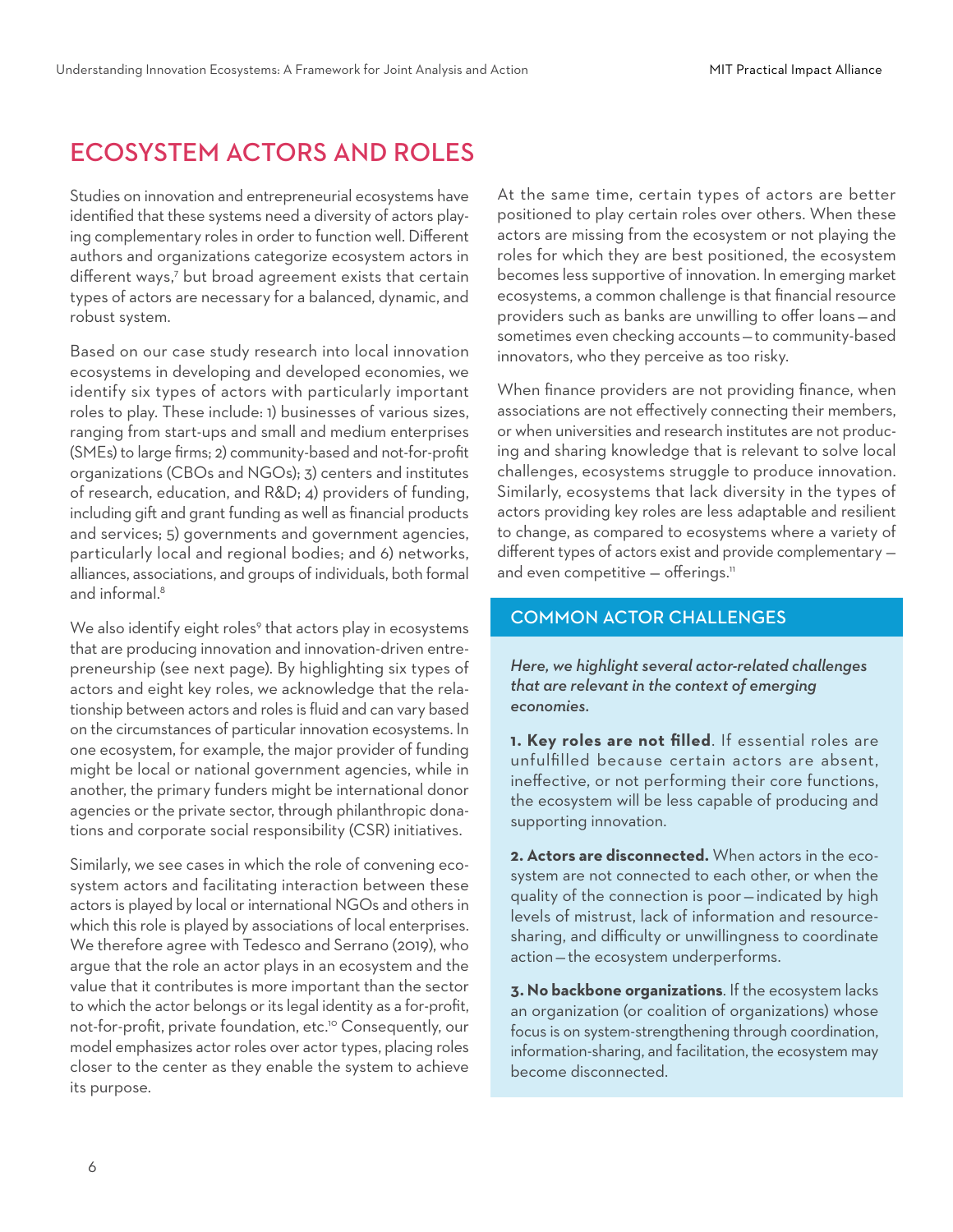## 8 Key Roles



## Innovate

Innovators identify, develop, and put into use new and improved ways of doing things within a specific local context.<sup>12</sup> Whether as individuals, members of groups, start-ups, or research units, innovators play the defining role within local innovation ecosystems. The extent to which diverse types ofactors can innovate — and create impact from innovation — is indicative of the system's health and level of development.

#### **Connect**

The role and activity of connecting different actors to each other, whether through social networking or value chain development, is fundamental to the process of enabling local innovation. This includes processes of network-building, relationship brokering,13 supply chain development, and trust-building between actors who might not previously have worked together.



the ecosystem.

### Celebrate

Actors who promote local innovators whether through positive press, innovator showcases, competitions and prizes, and/or storytelling — help to create a supportive culture for innovation. This includes shared values, language, norms, and standards that reward those who introduce new ways of doing things and encourage others to take on the difficult and risky task of innovation.<sup>14</sup>



# $\overline{\mathcal{L}}$  = Share Knowledge

Sharing knowledge between different domains, sectors, and types of actors (such as researchers, farmers, entrepreneurs, and consumers) contributes to the production of innovation and the spread of innovative practices throughout a system. This role includes providing and sharing scientific knowledge, technical and practical know-how, information, and business intelligence.

# Convene and Facilitate

This role involves bringing diverse members of the ecosystem together and facilitating productive, mutually beneficial interactions, whether in the context of working groups, stakeholder workshops and gatherings, task forces, or Innovation Platforms (IPs).15 Facilitation has been highlighted as a particularly important role within successful multi-stakeholder innovation processes.<sup>16</sup>

 $\leq$  Advocate

The work of innovators and entrepreneurs is either encouraged or stymied by the legal, regulatory, economic, and tax policies of places where they operate. Advocacy for the conditions needed to support innovation and for a level playing field for community-based innovators and entrepreneurs is often necessary in order to order to address system-level constraints and barriers to success.



An essential role in any innovation ecosystem is the provision of funding, ranging from philanthropic and grant funding to credit, loans, and equity investments. In healthy innovation ecosystems, a variety of different actors offer a diverse range of funding types and sizes, ensuring that innovators and entrepreneurs can obtain the financing they need at each stage in their innovation process.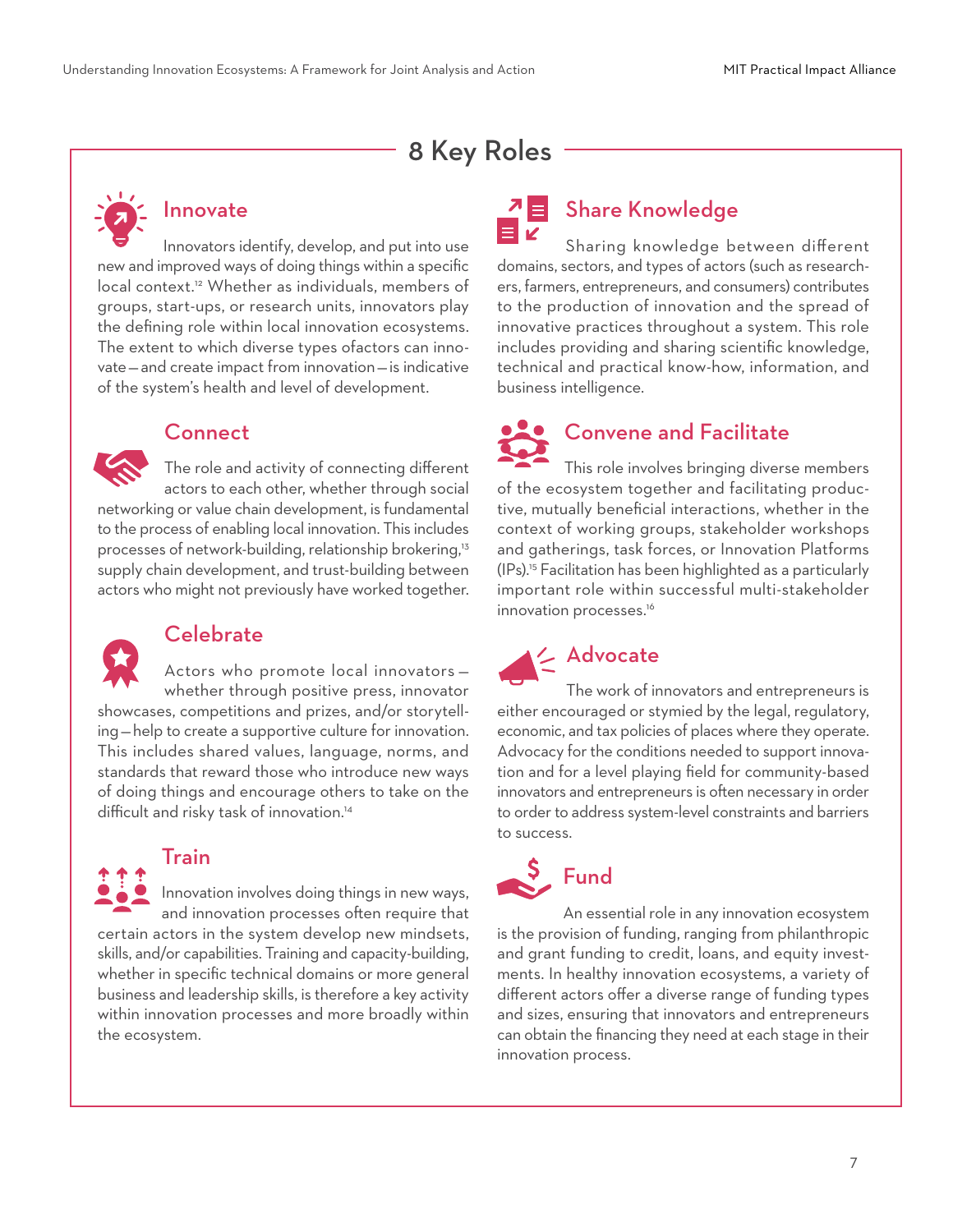## RESOURCES

Most models of entrepreneurial ecosystems focus on identifying system actors, placing less emphasis on the other elements that are necessary for the system to function and fulfill its purpose. The literature on innovation systems, however, makes clear that innovation processes require resources and enabling conditions, in addition to the types of actors and roles we have previously mentioned.

Our model therefore identifies five types of resources necessary for innovation processes (below) and three aspects of the enabling environment (next page) that directly influence the system's ability to produce and support innovation. Drawing on the ecosystem metaphor, we can

think of resources as the soil and nutrients of the system, which directly contribute to its ability to produce innovation; while the enabling environment includes aspects of the local context that affect how (and how well) the system functions.

Like the quality of soil and water in a natural ecosystem, the quality and availability of resources such as human and social capital in an innovation ecosystem directly affect the extent to which innovation processes can emerge and how they unfold over time. While many resources influence a location's ability to produce and support innovation, we have highlighted five foundational resource types that have relevance across diverse geographic and cultural contexts.

## 5 Key Resources



## Natural Environment

The environmental characteristics of a place, including its natural heritage and features that make it distinctive, as well as the natural capital and ecological resources that are both abundant and scarce, provide a crucial context and catalyst for innovation in terms of locally relevant constraints, opportunities, challenges, and "innovation domains,"17 as well as raw materials that are utilized and transformed through the innovation process.



### Human Capital

Human capital includes the knowledge, skills, capacities, and competencies that enable people to produce innovation, support innovation processes, and contribute to economic activity more generally through the creation of goods, services, and new ideas. In our model, we use the category of human capital broadly to include the accumulated store of knowledge and know-how, including technological know-how, that is present within individuals and groups in a given location.

## %) Social Capital

Social capital refers to resources such as information, trust, and norms of reciprocity<sup>18</sup> that exist within a group or social network and create benefits for the group, one of the most important being the ability to engage in "mutually beneficial collective action."19 These resources can affect the ability of group members to connect effectively with each other ("bonding capital") and to connect effectively with other individuals or groups ("bridging capital"),<sup>20</sup> both of which play a critical role in processes of innovation and entrepreneurship.

#### Infrastructure

Infrastructure includes the networks, systems, and facilities (labs, maker spaces, fabrication centers, etc.), both tangible and intangible, that are necessary for innovation and innovation-oriented economic

activity. Examples of physical infrastructure include roads, electric grids, and internet networks; examples of technological infrastructure include information systems.



#### Financial Resources

This category encompasses the types and quantities of funding, financial products, and related services that are available to innovators to support their innovation process and the diffusion of innovation through entrepreneurship and other channels. Financial resources include various types of funding with different requirements and terms, such as gifts, grants, loans, and equity, as well as financial products and services such as banking services, insurance, and revolving credit.<sup>21</sup>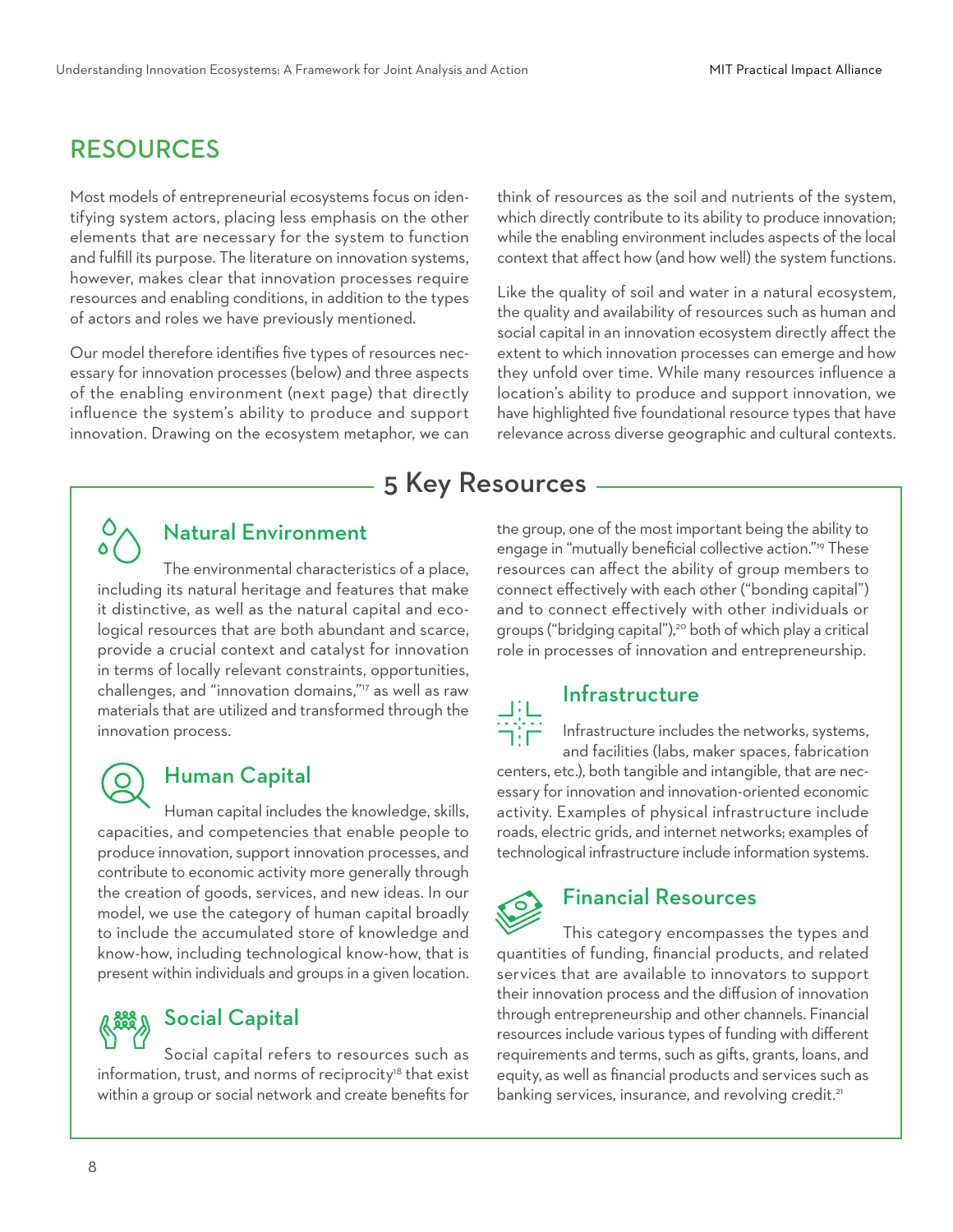## ENABLING ENVIRONMENT

The enabling environment for innovation refers to those aspects of a place that contribute to facilitating or inhibiting innovation processes. Like sunshine or oxygen in a natural ecosystem, these elements directly affect the extent to which innovation emerges at all as well as how it unfolds over time and to what extent it produces societal impact.

Research studies from the fields of entrepreneurship, management, and systems of innovation agree on the critical role of the enabling environment in innovation ecosystems and on the specific components of the environment that most directly affect the system's performance. In our model,

we highlight three aspects of the enabling environment that have been shown to affect the ability of a local system to produce innovation and to adapt and utilize innovations introduced from elsewhere.

In addition to affecting the context for innovation specifically, these aspects of the enabling environment also affect the broader context for entrepreneurship and local economic development. They therefore refer to larger and overlapping economic, cultural, and socio-political systems which interact with and influence more specific innovation systems.

## 3 Environmental Elements

#### Market Systems Context

 $\mathcal{O}$ Market systems refer to the economic systems through which "private and public actors collaborate, coordinate, and compete for the production, distribution and consumption of goods and services."<sup>22</sup> They include value chains, end markets and households, and input and service markets, as well many of the same resources and enabling conditions that influence the functioning of economic activity. The type and nature of supply chains and value chains in a given local context, as well as the structure, diversity, and complexity of local market systems, directly influences the context for innovation. Innovation in the production of a cash crop, for example, is unlikely to occur if value chains for that crop are nonexistent, weak, or fragmented.

## Cultural and Institutional Context

The cultural and institutional context of a location affects market systems generally as well as the more specific functioning of local innovation ecosystems.<sup>23</sup> This aspect of context includes cultural beliefs, values, and customs as well as formal and informal rules, standards, norms, and shared habits (collectively referred to as "institutions")<sup>24</sup> that produce predictable

routines of behavior and interaction.<sup>25</sup> Regardless of whether rules and norms are formal (referred to as "hard institutions") or informal ("soft institutions"),<sup>26</sup> they affect how actors interact with each other and with their environment, and therefore profoundly influence the context for innovation and entrepreneurship.

## Regulatory and Policy Context

The types of laws, regulations, and policies that exist in a location, as well as the manner and extent to which they are enforced, create the incentives — or disincentives — for innovation. From laws protecting intellectual property to regulations influencing the ability to start a new company to tax and certification policies, the legal, regulatory, and policy context directly affects the functioning and performance of local innovation ecosystems. In addition to the content and enforcement of laws, this aspect of context also includes the processes through which regulation and policy are created and can be changed, and the extent to which these processed are closed (i.e. dominated by narrow interests) or open to influence and participation from a wide variety of actors, particularly less powerful ones.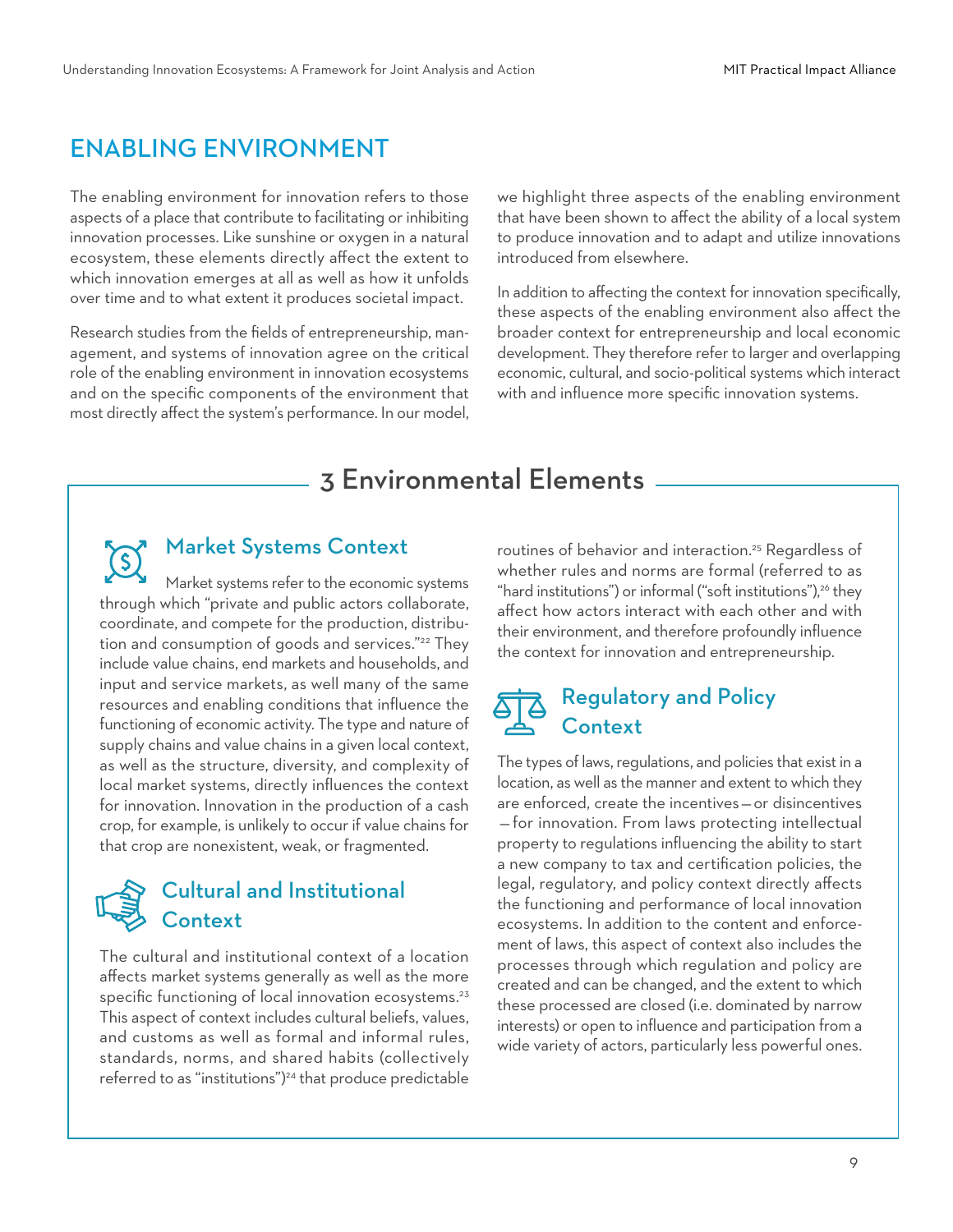## STRENGTHENING INNOVATION ECOSYSTEMS

To strengthen local innovation ecosystems, we first need to understand them, but understanding alone is not enough. We also need effective strategies for action — for how to catalyze, lead, support, or contribute to ecosystem-strengthening work. Through our research, we have identified eight strategies that effective ecosystem builders have used to create innovation ecosystems from scratch or to strengthen existing ecosystems to make them more robust, diverse, inclusive, and effective at producing innovation (see next page).

Some of these strategies are more relevant than others at different stages of an ecosystem's development (see box below), but across stages, there is typically a need for some form of ecosystem convening — bringing actors together in facilitated meetings, workshops, or events to

engage in joint visioning, opportunity identification, peer learning, and relationship-building. Facilitating inclusive, multi-stakeholder learning and relationship building is one of D-Lab's strengths, and we have increasingly been asked to bring this skill set to ecosystem convening work.

In doing so, we have found it helpful to combine the insights from our research with activities and techniques drawn from our decades-long experience facilitating participatory design processes. Frequently, this involves bringing the local ecosystem framework into events organized around D-Lab's "Learn, Imagine, Create, and Test" design cycle. In the following pages, we share some recent examples of these convenings and highlight how we used the ecosystem framework in each of these distinct contexts.

#### STARTING POINTS FOR ECOSYSTEM STRENGTHENING

*When D-Lab is asked to lead or support ecosystem-strengthening work, a first step is to identify where the ecosystem is starting from in terms of its history, level of development, and needs. Some of the most common starting points for ecosystem-strengthening work are the following:* 

| Nascent ecosystems - In these settings, an innovation<br>ecosystem is just starting to form. Some actors might<br>be present, but others are missing, and key resources<br>and enabling conditions are absent or weak. A desire<br>exists to create a vibrant ecosystem for innovation and<br>entrepreneurship, but this full-fledged ecosystem does<br>not yet exist.                                       | Ecosystem strengthening in these settings involves<br>bringing those who are already innovating together<br>to develop a joint vision of what a vibrant ecosystem<br>might look like; build relationships, shared values and<br>norms; develop the capacity of existing actors and cre-<br>ate new actors and resources; and engage in strategic,<br>short-term, joint action to address immediate, shared,<br>system-level blockages and constraints. |
|--------------------------------------------------------------------------------------------------------------------------------------------------------------------------------------------------------------------------------------------------------------------------------------------------------------------------------------------------------------------------------------------------------------|--------------------------------------------------------------------------------------------------------------------------------------------------------------------------------------------------------------------------------------------------------------------------------------------------------------------------------------------------------------------------------------------------------------------------------------------------------|
| Lopsided ecosystems - These ecosystems have more<br>players and components than nascent systems, but are<br>heavy in some areas and weak in others. They may be<br>dominated by just one or two actor types or sectors,<br>or they may be over-reliant on some resources and<br>unable to access others.                                                                                                     | Ecosystem strengthening in these settings involves<br>convening the existing actors and stakeholders to<br>assess the strengths and weaknesses of the system,<br>identify missing actors, roles, resources, and conditions<br>and develop joint action plans to strengthen elements<br>of the system that are under-developed.                                                                                                                         |
| Established but disconnected ecosystems - These<br>systems are crowded with many actors and initiatives<br>that are not operating synergistically to produce inno-<br>vation. Instead, there is lack of coordination, insufficient<br>information-sharing, duplication of efforts, low levels of<br>trust, ineffective collaboration between actors and/or<br>weak capacity for effective collective action. | Ecosystem strengthening in these settings involves<br>helping actors in the system to see who is doing what<br>and identifying the strengths of the system through<br>mapping efforts and multi-stakeholder workshops.<br>These efforts may also involve creating new platforms<br>to enhance information sharing and facilitating activities<br>to build trust and collaborative working relationships<br>between members of the system.              |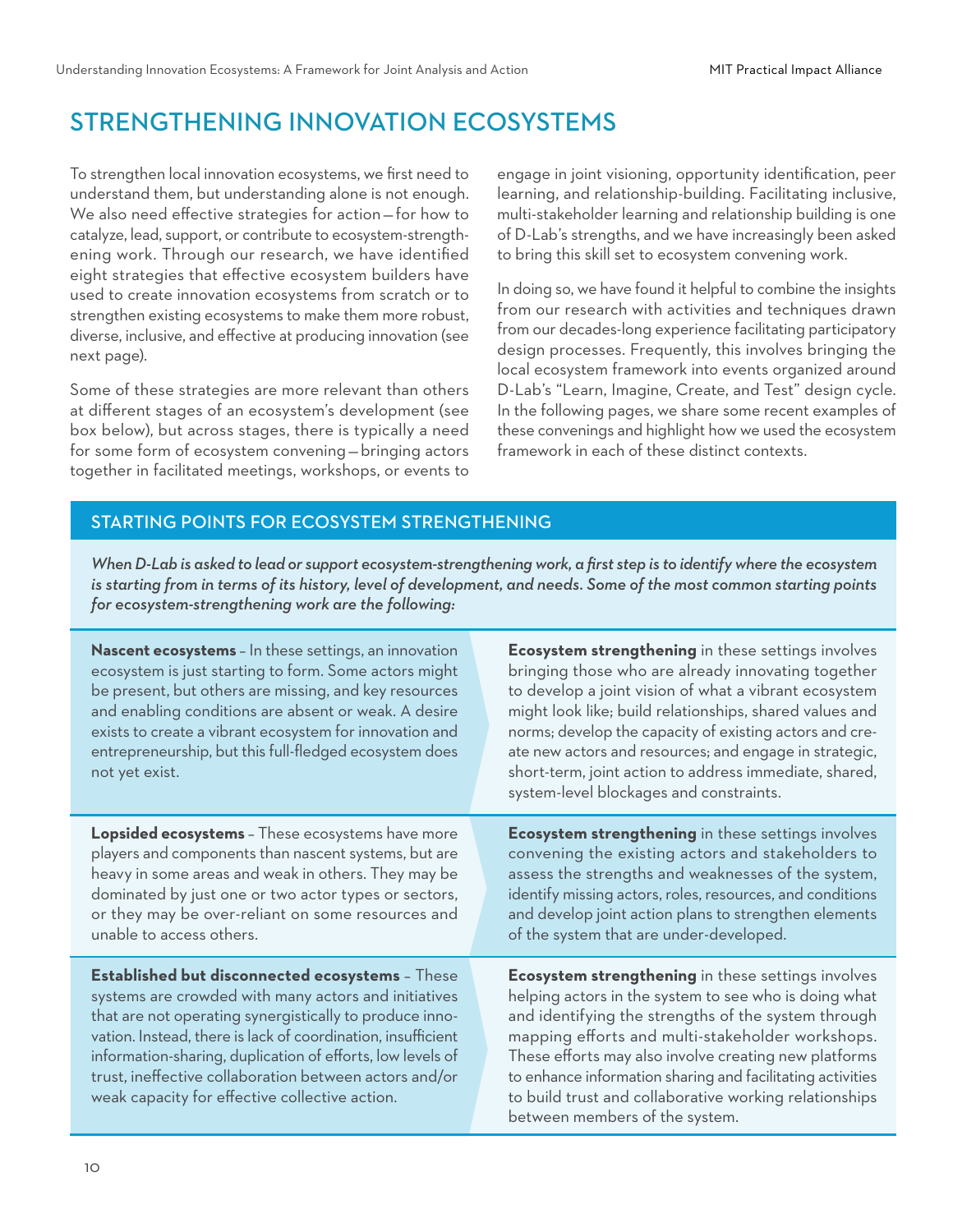## Strategies for Strengthening Innovation Ecosystems

#### 1. Identify a "shared dream" of the future

To be successful, ecosystem-strengthening efforts need to facilitate a process through which stakeholders can develop a shared vision of the future they desire for the system. What desirable and undesirable results is the system producing now? What results do stakeholders wish the system were producing? Articulating a shared dream for the ecosystem's future helps system stakeholders identify a concrete vision to work towards.

#### 2. Start with the motivated champions

Successful ecosystem strengthening initiatives start working with the most motivated members of the system, those who are equally passionate about the shared dream and already working towards it. These may not be the most well-connected, powerful, or visible actors in the system, but they are the ones with the energy and focus to drive the process forward and the excitement to enlist others to join. Often, early champions are leaders of accelerators, incubators, social innovation networks, or others who are already interfacing between innovators, entrepreneurs, funders, local governments, and other actors. Strengthening them first contributes to building the core of an ecosystem.

#### 3. Facilitate safe, neutral spaces for learning

Learning and problem-solving happen most effectively when organizational and personal agendas are set aside and when participants can let their guard down, take risks, and speak honestly. This requires that meeting spaces be "neutral" and equally accessible and comfortable for all. It also requires skillful and neutral facilitation of group meetings, visioning sessions, or steering committees, so all members can trust that the process is unbiased, transparent, and belongs to them and is not being unduly influenced by internal or external agendas.

#### 4. Establish a common language

Language is powerful. The words we use affect how we organize information, how we make connections between concepts — even what we think is possible. Successful ecosystem-building initiatives develop and use shared frameworks and language to build community and shared ways of working among members. The innovation ecosystems framework is one tool that can be used to establish a common set of terms and concepts that ecosystem cultivators can use to build shared understanding of the system as it exists currently and as it could exist in the future.

#### 5. Build on what is already working well

It can be tempting to fixate on what isn't working, but successful ecosystem strengthening work usually starts by identifying what is working well; i.e. the seedlings of the flowers we want, rather than the weeds. Once we find those "seeds of the future," we ask: what is in their way? What needs to be changed so that these seedlings can grow into strong plants? By identifying and removing barriers for initiatives that have the potential for success, we can create conditions for a part of the ecosystem to start to flourish, which brings energy and more stakeholders to the process.

#### 6. Set achievable, "next step" goals

Once specific areas of challenge and opportunity have been identified, successful ecosystem builders focus first on the most practical, near-term aspect of that challenge — an area where a "small win" is possible in the near term. These initial successes clear the way for initiatives to gain momentum and to build trust and comaraderie among participants. They also built participants' confidence and skills to tackle more complex challenges involving collective action, such as changes to regulations.

#### 7. Create opportunities to learn by seeing and doing

A common challenge in innovation ecosystems is that actors lack specific technical, business, or leadership skills they need to move forward. An effective way to build these skills is to provide actors with context-specific opportunities to learn from each other and from existing experts (both within and beyond the system), through learning journeys, peer demonstrations, processes of joint design, experimentation, and participatory research.

#### 8. Celebrate progress publicly

To expand participation in ecosystem-strengthening beyond the initial core group, it is important to publicly celebrate progress and "wins." Showcasing successful innovators, organizing public celebrations and festivals, running feature news stories, or organizing official "launch parties" all help to bring awareness and attention to ecosystem-strengthening work, energizing existing participants and motivating others to join.

*Note: Adapted and expanded from a previously published piece by Elizabeth Hoffecker, "Why Cultivating Your Innovation Ecosystem is Worth the Work,"*  Stanford Social Innovation Review *(September 2018). Five of these strategies are described there in more depth.*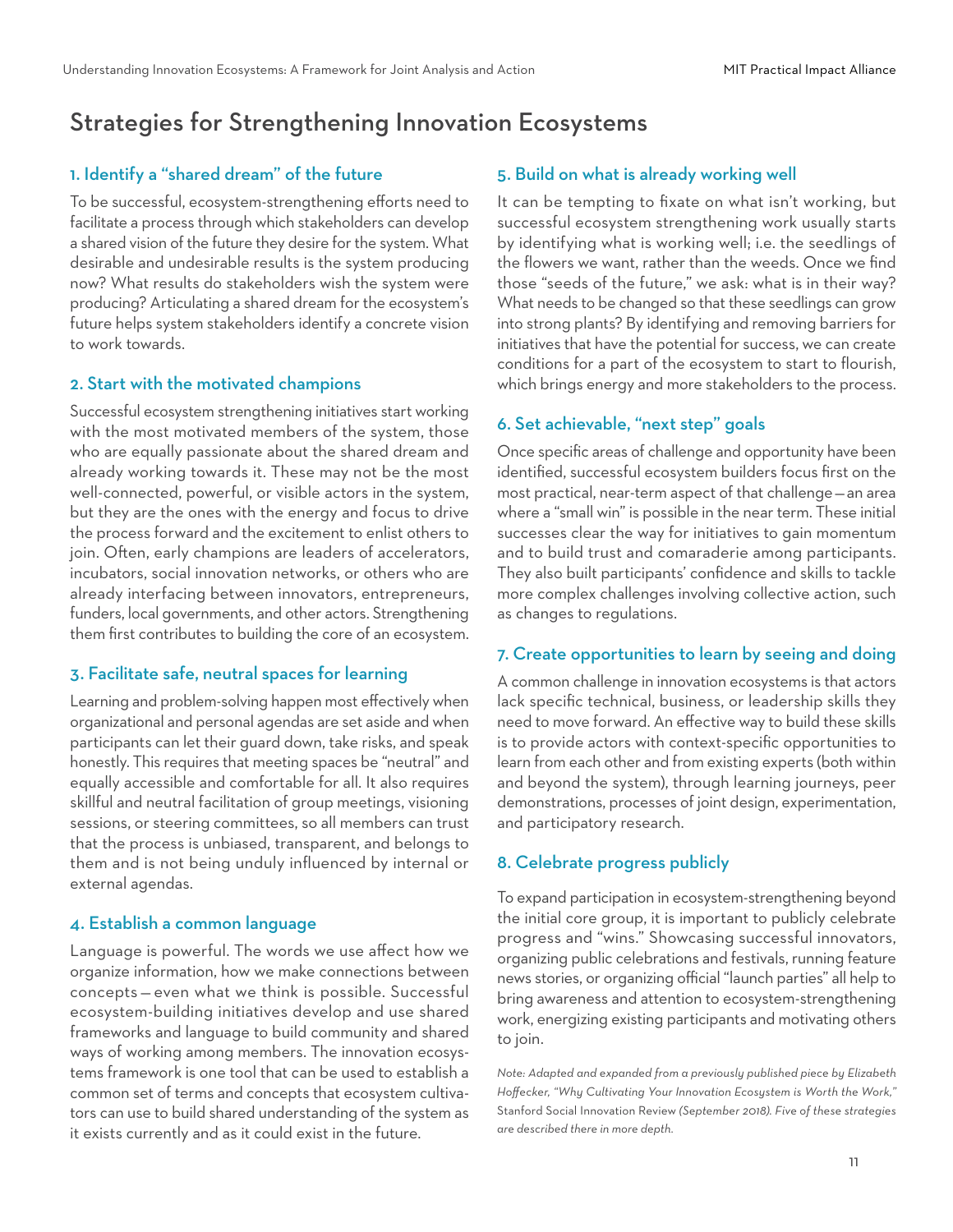## CASE STUDY: LAÂYOUNE Getting Started

In November 2018, D-Lab included, for the first time, a series of ecosystem building sessions within the context of a weeklong Co-Design Summit in the city of Laâyoune. Laâyoune is the main city of the Laâyoune-Sakia Lhamra province, a coastal desert territory in the south of Morocco, where D-Lab is engaged with the Phosboucraa Foundation in an ongoing innovation ecosystem cultivation project.

Morocco is investing heavily in the economic development of the region, and Laâyoune is experiencing economic growth. Compared to other nearby regions, though, there continues to be high unemployment and relatively little dynamism in the entrepreneurial and innovation sphere. To address this, the Phosboucraa Foundation invited the MIT D-Lab Practical Impact Alliance to help strengthen local innovation capacity in 2017.

Given the nascent stage of the innovation ecosystem in Laâyoune, the Phosboucraa Foundation and D-Lab agreed that the program's priority should be to help local intermediaries better understand the realities and best practices of innovation ecosystem cultivation, and to build relationships between them, with the entrepreneurs they serve, and with others in the Moroccan ecosystem, to create a strong platform for future coordination and collaboration.

Leading up to the Co-Design Summit, the project team conducted market and stakeholder analysis, trained 12 local facilitators in D-Lab's Creative Capacity Building (CCB) methodology, and, together with these facilitators, conducted CCB trainings for 30 local, early stage, and aspiring entrepreneurs. We also offered one-day Introduction to Design Thinking workshops for ecosystem actors from Laâyoune and other Moroccan cities. The summit itself gathered some of those aspiring entrepreneurs with local and national entrepreneur supporters and international development practitioners, and formed them into teams. Each team used co-design to explore local business opportunities for one or two of the entrepreneurs and develop proposals for new ventures or growth strategies for existing businesses.

#### GOALS AND OBJECTIVES

This co-design methodology is designed to build empathy and forge connections among disparate stakeholders, but we included three new sessions to accomplish our goal of building understanding of the innovation ecosystem and inspire momentum to improve it.

#### *These three ecosystem sessions were designed to:*

**Provide a Shared Framework:** establish a shared vocabulary for talking about the ecosystem and give participants a broader picture of where their efforts fit in, how the system currently functions, and where they might find opportunities to strengthen it.

**Chart a Path Forward:** help identify specific top-priority areas for development within the support ecosystem that could increase successful innovative entrepreneurial activity.

**Change Mindsets:** help the entrepreneurs feel empowered to contribute to the improvement of the system as a whole, and help the supporters of entrepreneurship feel motivated to collaborate with others in the system, including the entrepreneurs themselves, to achieve their shared goals.

**Build Relationships:** help stakeholders identify promising opportunities for those collaborations where their priorities and personalities align with others in the room.



*MIT D-Lab Founding Director Amy Smith (standing, center) and facilitator Taylor Cruz (standing, le) conferring over a team co-design exercise.*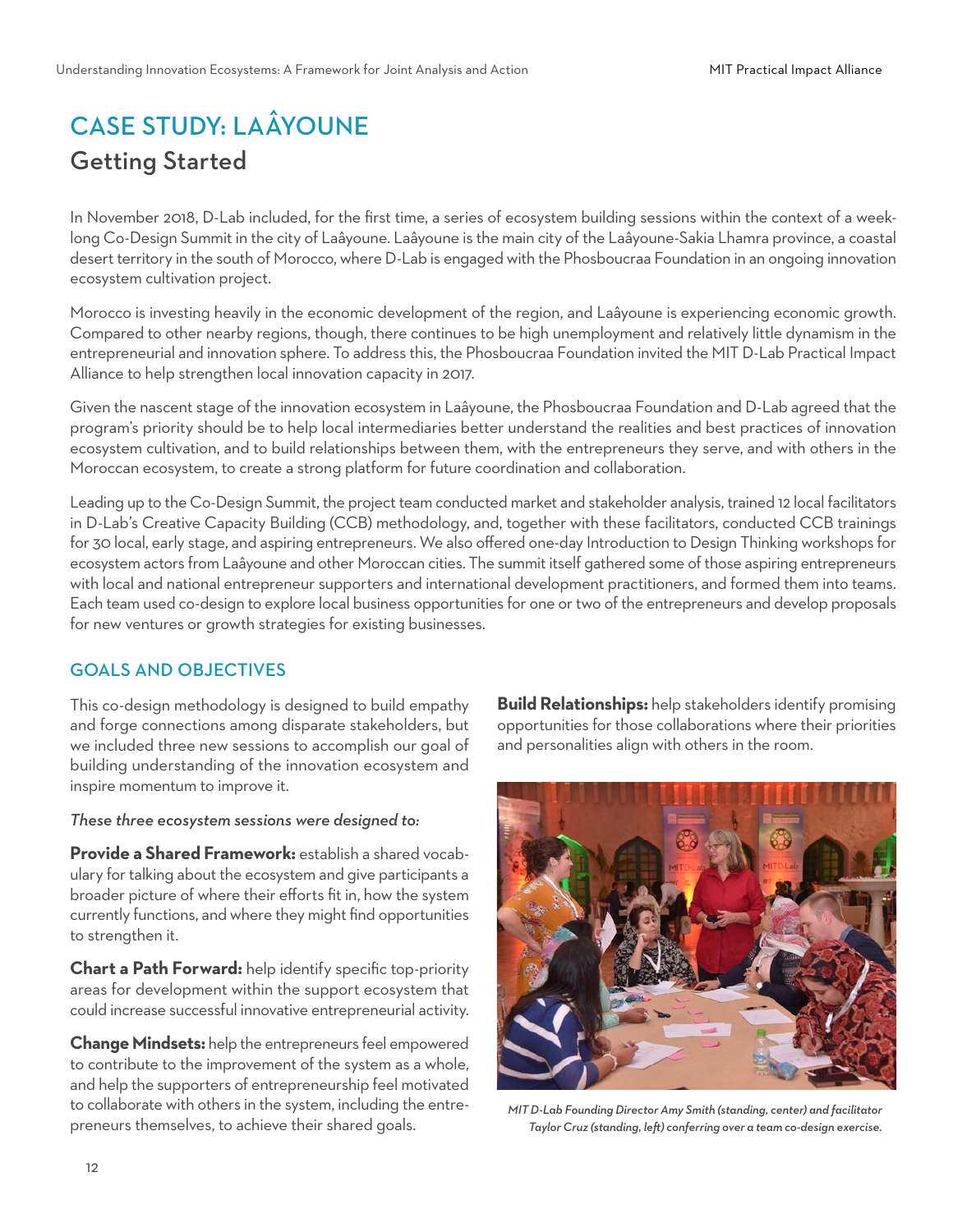#### INTRODUCTIONS

In the first ecosystem session, we introduced the ecosystem framework, inviting participants filling each actor role to share an illustrative story from their own experience. Then each participant in the room wrote their name and organization on a sticky note in a color that indicated their actor type, and placed it on a big printout of the ecosystem model in a position to indicate the role they play in the ecosystem, with a colored dot indicating whether they operate locally, nationally, or internationally. We then invited participants to identify patterns they observed and other participants with whom they might want to connect. This visual stayed in the space for the remainder of the week.

#### IDENTIFYING CHALLENGES

At the end of the Co-Design Summit, after teams had generated business ideas, we asked them to map out the assets available locally and nationally, within different areas of the ecosystem, to support entrepreneur(s) in realizing their ideas and addressing the challenges they would face in the process.

Each team placed those challenges on a matrix according to how much of an impact each would make for the entrepreneur if the challenge were addressed (**Important**) and how difficult they thought it would be for local and national actors to address it (**Achievable**). Each team selected three challenges they recommended that ecosystem actors address, including at least one highly achievable challenge, and presented them to the whole group.

#### PROBLEM FRAMING AND SOLUTIONS

We aggregated the selected challenges into a master list of eight that were both concrete and achievable enough for the participants to address over the year to come. There was at least one challenge related to each of the actor roles within the framework. On the last day of the Co-Design Summit, we asked participants to step out of their entrepreneur's team and select one of these challenges to work on.

Groups formed to address five of the challenges, and each group spent an hour discussing the root causes of their selected challenge and proposing some possible solutions. At the end of the session, we asked each participant to record the ideas they were most interested in seeing pursued and the commitments they were willing to make to advance their chosen challenge's solutions.

#### **ACTIVITIES OUTCOMES**

#### **Establishing a Shared Framework**

Using the ecosystem framework, participants were able to clearly articulate some of the most important gaps in the existing ecosystem, including the following four, which we recommended that Phosboucraa Foundation and its local training center, the Laâyoune Learning Center, prioritize in the year to come.

*Information:* Entrepreneurs don't know what they need to do to be successful or what resources are available to help them. *Connection:* There is not currently enough coordination between the different support programs for entrepreneurs in Laâyoune. *Infrastructure:*  Entrepreneurs have trouble accessing the space and materials they need to do their work effectively. *Training:*  In spite of existing programs, entrepreneurs in Laâyoune lack key "soft" skills - team and financial management, strategic planning, communications, etc.

#### **Charting a Path Forward**

A few concrete proposals emerged from the ecosystem problem-solving sessions to address those four challenges, including 1) a committee to coordinate local ecosystem activities, 2) an interactive ecosystem resource guide, 3) a local co-working space, and 4) new training programs for entrepreneurship instructors and new experiential learning opportunities for students.

A few of these are becoming reality. Phosboucraa Foundation has established an incubator program to strengthen the existing entrepreneurship offer of its training center, the Laâyoune Learning Center. D-Lab staff are helping to craft the curriculum and train local facilitators to deliver it.

The plans for the incubation program include a robust mentor matching feature, to help address the information and connection gaps in the system and ensure that the training remains grounded in real-world experiences. The Laâyoune Learning Center is also planning to establish a co-working and networking space for the entrepreneurs.

#### **Changing Mindsets & Building Relationships**

The WhatsApp group created for participants remained active for months following the event, most often with appreciations of local ecosystem actors for providing mentorship to the local entrepreneurs or connecting them to training, funding, and other support opportunities. Some of these actors will be participating in the new incubator program as mentors.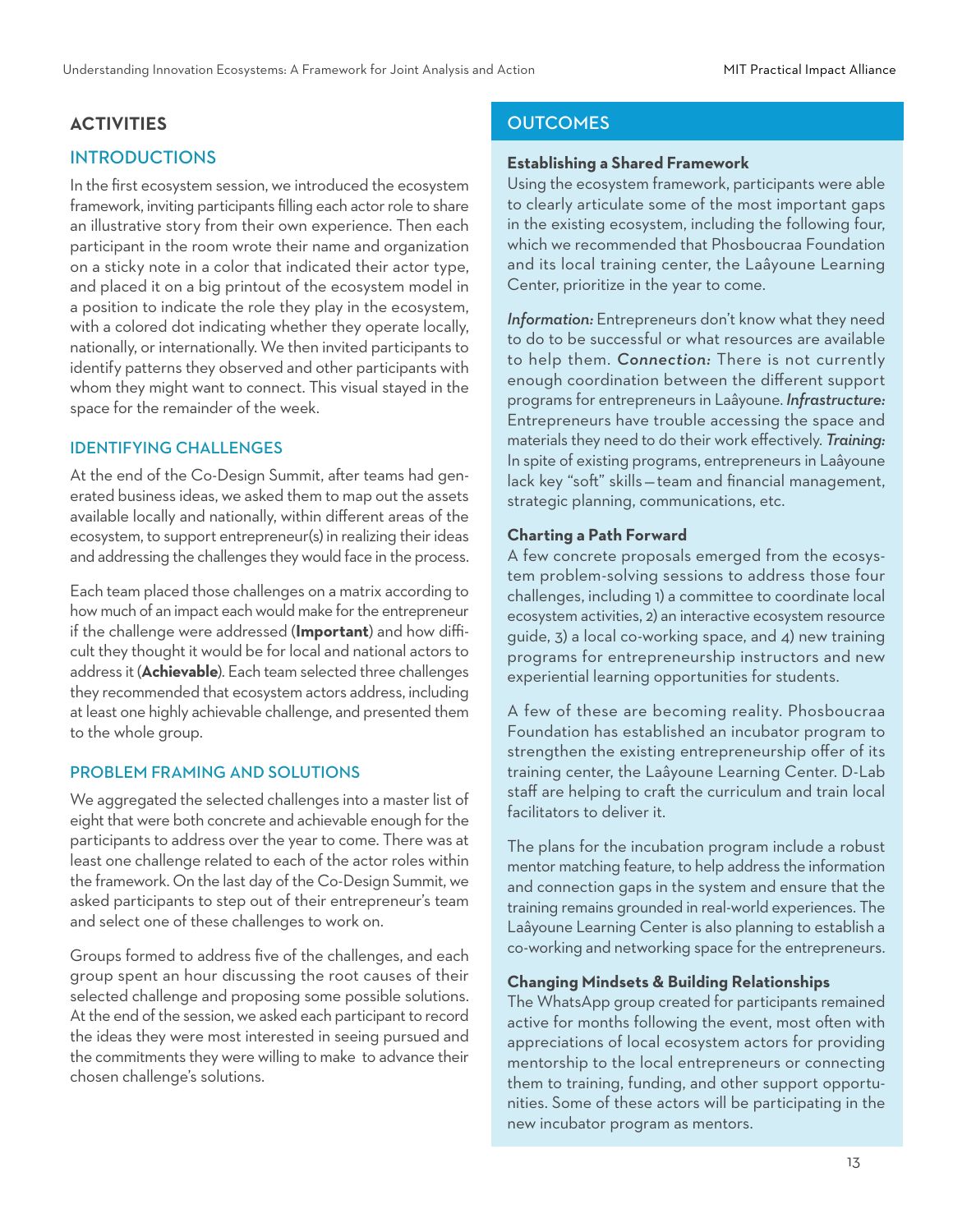## CASE STUDY: KAMPALA Building Connection

We conducted a one-day ecosystem workshop in Kampala, Uganda, in March 2018, while engaged in laying the groundwork for a Co-Design Summit similar to the one we had recently conducted in Laâyoune. Unlike the ecosystem sessions in Laâyoune, the Kampala workshop was framed as a standalone event and an opportunity to meet a number of ecosystem players we had not worked with before, rather than as the culmination of a year of work.

In this case, we were working in a local ecosystem where there was much more activity already on the ground. The innovation-driven entrepreneurship ecosystem in Kampala is growing rapidly and attracting the attention and investment of international actors. For our event, we were able to build off of the ecosystem assessment that the Aspen Network of Development Entrepreneurs (ANDE) had commissioned as Part 1 of the Uganda Entrepreneurial Ecosystem Initiative (UEEI). The report, produced by the Centre for Development Alternatives (CDA), Enterprise Uganda, and Koltai & Co, lays out a detailed assessment of the local assets and limitations of the entrepreneurial ecosystem in Kampala, as well as suggestions for what sorts of improvements should ideally be made to move forward.

To identify what unique value we could offer through our workshop, we spoke with representatives from ANDE, the CDA, Enterprise Uganda, and Koltai & Co so we could coordinate with the UEEI Phase 1 and Phase 2 efforts. We also spoke with staff from Innovation Village Kampala, a local co-working space and incubator already working to build international awareness and local energy, momentum, and collaboration that would strengthen the entrepreneurship ecosystem in Kampala.

#### GOALS AND OBJECTIVES

Our preparation for our visit taught us that there were two opportunities for us to add value to existing ecosystem work.

First, only some progress had been made to clarify what actions the local actors could take to begin accomplishing the goals set out as recommendations in the UEEI Phase 1 report.

Second, although there were a number of different institutions actively working to increase attention and support to local innovative entrepreneurs, there was relatively little coordination or collaboration among them.

For our day-long workshop, we decided to focus on addressing that lack of connection and collaboration through an agenda focused on information sharing and problem-solving around specific action pathways. Our objectives were to:

**Build awareness:** Provide an opportunity for local actors to share information with one another about relevant resources and activities already present in Kampala.

**Change mindsets:** Overcome the tendency towards independence and competitiveness and build motivation to work together, while also building confidence in these local actors that they could change the system as a whole.

**Chart a path forward:** Identify a few "easy win" opportunities for productive collaborations that could offer improvements to the ecosystem in the short term, along the action pathways suggested by the UEEI Phase 1 report, or priorities voiced by the participants during the session.

#### SETTING AND PARTICIPANTS

Innovation Village hosted the event in their space, which is a large and fairly well-established co-working space for local entrepreneurs, and shared the event with some members of the recently formed Kampala Entrepreneurship Ecosystem Steering Committee. We also worked with one of our local entrepreneurship education partners, Kyusa Uganda, to identify additional participants to invite, including some who were not as well-connected to the work that Innovation Village was already conducting.

The 26 attendees represented a variety of actor types, most of which provided a mix of services to the ecosystem:

- 2 successful entrepreneurs
- 10 entrepreneur training programs
- 3 business support service providers
- 3 investment funds/financing agencies
- 1 research & analysis firm
- 1 local and 1 international backbone ecosystem convener and multi-role actor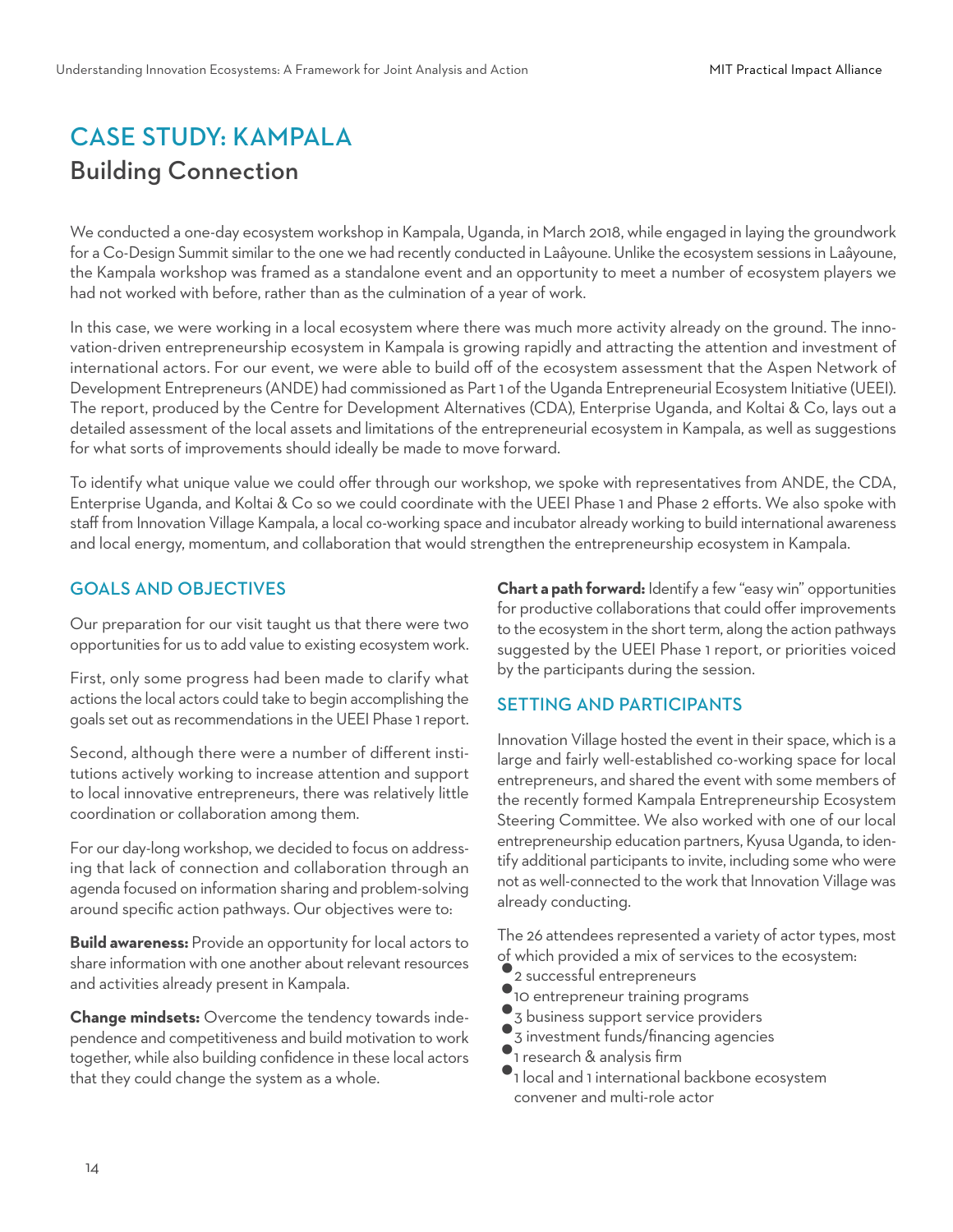#### INTRODUCTIONS

Participants introduced themselves to the others at their table. We briefly introduced ourselves and explained our intentions in facilitating this day's activities, and then we introduced our ecosystem framework and the UEEI Part 1 Report Action Pathways as a starting point for the groups to build off of.

#### SHARING

We placed large pieces of white paper on the walls around the room, one with each of the Ecosystem Actor Roles from our framework, and any corresponding UEEI recommended Action Pathways listed at the top. We asked each person to sit quietly for a few minutes, think of any updates they had to contribute on activities happening within each role's domain, and write them down on sticky notes.

Then we invited everyone to leave their seats, add their notes to the appropriate actor role paper, and circulate the room to read through what other people had posted. Playing music in the background during these and other silent activities helped to keep the energy up.

#### PROBLEM IDENTIFICATION & TEAM FORMATION

Participants shared observations on what they'd read: new things they had learned and areas that struck them as remaining problematic within each domain. Then the facilitators shared the list of problem areas that had most strongly emerged from the discussion, and participants selected the area they most wanted to work with that afternoon, before breaking for lunch.

#### PROBLEM FRAMING & SOLUTIONS

Participants explored the ultimate consequences and root causes of the problem area they had identified. Then they generated ideas for ways they could potentially address the challenge, and selected one idea that seemed both worthwhile and feasible with the resources and connections of the people at the table. Finally, they began to explore what resources would be required to execute on that idea.

#### **CONCLUSION**

Each group briefly shared their problem, their proposed solution, and any ways others in the room could participate or contribute. They briefly shared reflections on the day's experience before closing at 3:30pm with tea.

#### **ACTIVITIES** OUTCOMES

#### **Building Awareness**

It became clear during the morning that there were many resources already available in the Kampala ecosystem that not everyone was aware of, including affordable legal services and other business support for entrepreneurs, and a non-branded website that two of the groups had created to act as a go-to resource for entrepreneurshiporiented information in Kampala: www.starthereuganda.com.

#### **Charting a Path Forward**

The group selected four areas to address: 1) the sparseness of effective training offerings for entrepreneurs, 2) the cultural obstructions around sharing stories of failure and struggle that made it challenging for entrepreneurs to support one another, 3) the difficulty of providing/finding affordable business support services for entrepreneurs, and 4) the limited extent to which the government was creating policies supportive to innovation-oriented entrepreneurial activity.

The groups developed ideas to address the first three, respectively: a new teacher training program for entrepreneurship educators, a new "Fail Fair"-type social event or anonymous story-sharing platform for entrepreneurs, and a worksheet-based business support service toolkit that would help boil down expert guidance into an affordable, easily distributable form. In each case, one or two specific organizations took responsibility for the follow-through.

#### **Changing Mindsets**

More than once, someone in the room mentioned that they wished it had not taken so long for this group of people to get together in one place and share information, and that they hoped the group would continue to gather on a more regular basis.

At the end of the day, one of the entrepreneurs in the room shared that, "For the first time, after today, I actually believe that we can be the ones who solve these problems; that we don't need someone else to come and solve them for us."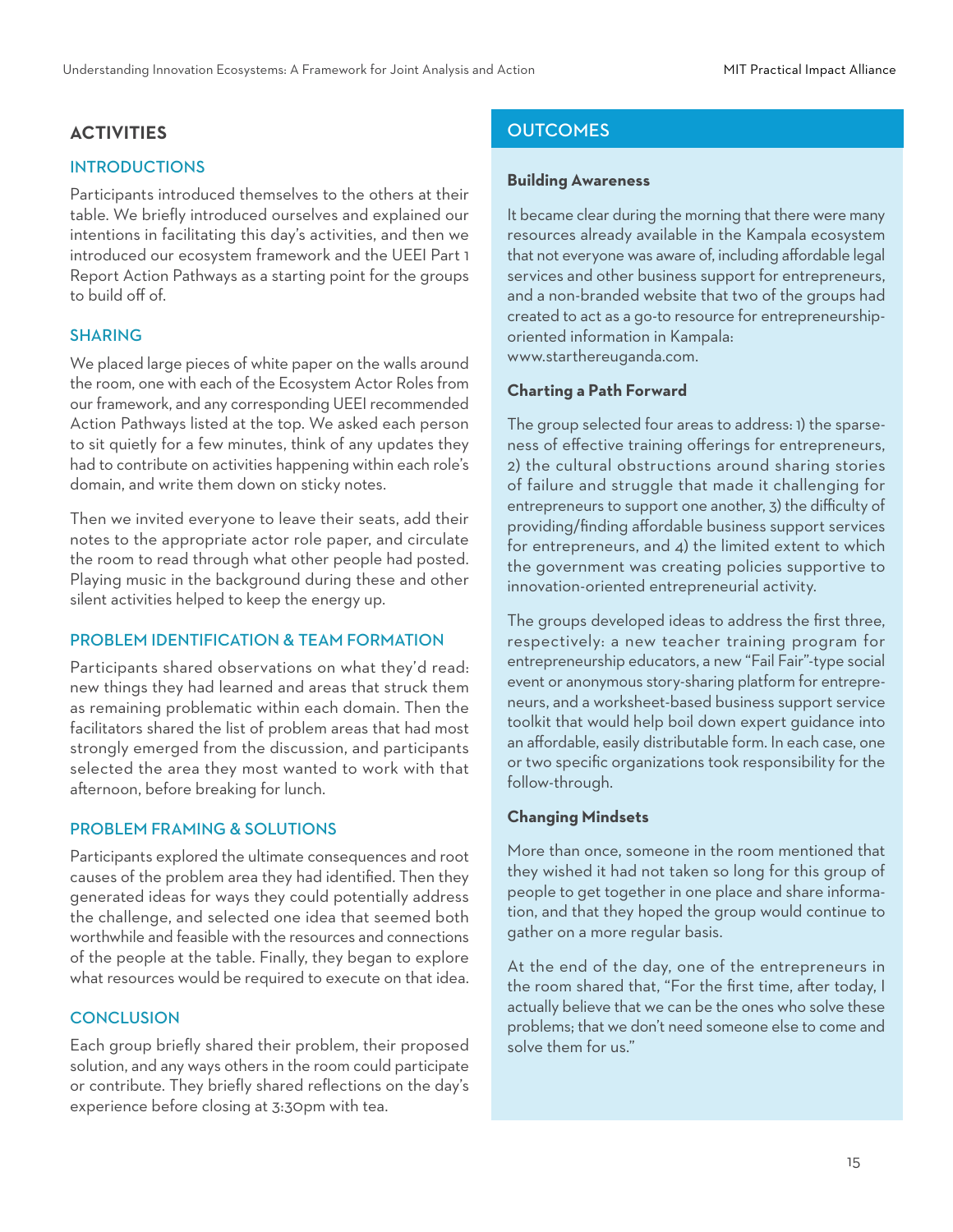## CASE STUDY: GUADALAJARA

## Discovering Identity and Collaboration

This case study describes a half-day workshop that took place as a stand-alone event in the city of Guadalajara, Mexico in December 2018. The four-hour workshop was organized by the MIT Enterprise Forum (MITEF) Mexico, a not-for-profit organization based in Guadalajara and affiliated with MIT.

Guadalajara is Mexico's second-largest city and home to the country's most robust innovation and entrepreneurship ecosystem. It has been branded "the Silicon Valley of Mexico" for its role as an important technology and software hub, yet some ecosystem actors would prefer a self-defined identity. Guadalajara offers an abundance of initiatives, events, and resources for entrepreneurs and innovators, but these can be challenging to navigate because the ecosystem lacks strong coordinating mechanisms.

Taking this context into consideration, workshop organizers identified a need to convene ecosystem actors to understand the extent and nature of existing collaboration and to start a conversation about the ecosystem's identity. There was also interest in discovering to what extent actors shared a common sense of purpose or vision for the ecosystem's future development.

#### **ORGANIZERS**

MITEF Mexico convened the ecosystem workshop to learn more about who the actors in the ecosystem were and how they were or were not connecting and collaborating. To create a balance in the workshop between collecting information about the ecosystem from participants and facilitating real-time connections, MITEF Mexico invited MIT D-Lab to co-design the workshop and deliver some of the content and sessions.

#### GOALS AND OBJECTIVES

The primary goal of the workshop was to learn more about Guadalajara's ecosystem from the perspective of key actors in it. Specifically, through the workshop, the organizing teams sought to gain insights into the following questions:

**1. Who are the principal players** in Guadalajara's innovation and entrepreneurship ecosystem?

**2. How are these players** connecting and collaborating with each other?

**3. Do ecosystem actors** currently have a shared vision or sense of purpose for the ecosystem and if so, what is it?

**4. What are the strengths** and assets of Guadalajara's ecosystem that could serve as building blocks for the construction of a unique identity beyond "the Silicon Valley of Mexico"?

#### **PARTICIPANTS**

The workshop brought together 47 actors representing 34 organizations in the ecosystem, which reflected a diversity of both actor types and roles. The actor types represented included universities and research centers; co-working spaces, incubators and accelerators; public and private innovation centers; representatives of networks and associations of entrepreneurs and innovators; chambers of commerce; representatives of the state and municipal government; and one representative of the press (a leading magazine for the tech industry). The event was hosted at Centraal Bosch, an open innovation center, co-working, and meeting space administered by a German technology company.



*Participants discuss the ecosystem's purpose in small groups*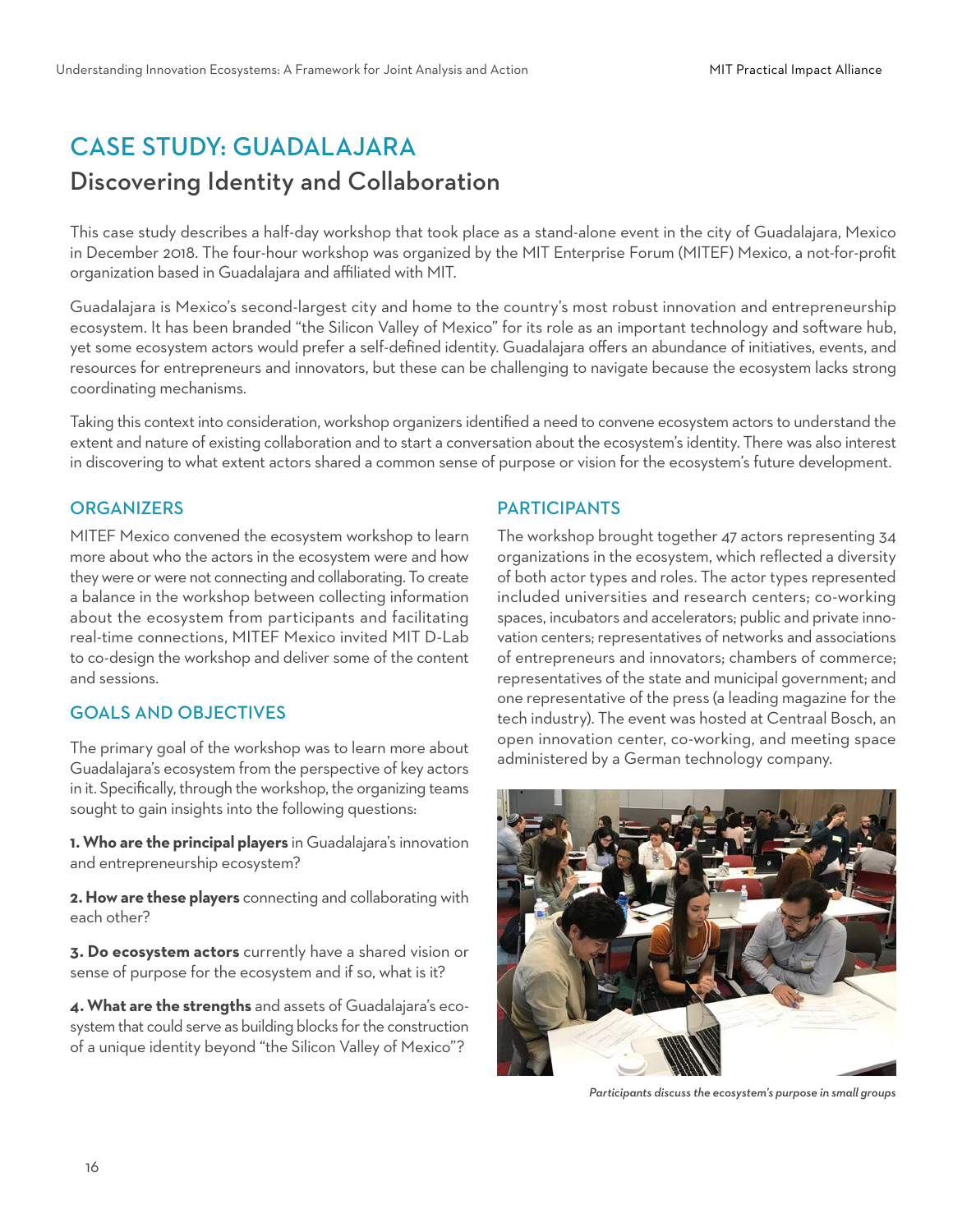#### **ACTIVITIES**

#### PRESENTATION: SHARED FRAMEWORK

We opened the workshop by sharing the goals for the day, background information on the organizers, and an introductory presentation on the ecosystem framework used by MIT D-Lab as well as a model of actor roles developed by MITEF Mexico.<sup>27</sup> This helped build shared understanding through a common set of definitions and framework to inform subsequent activities.

#### TABLE DISCUSSION 1: PURPOSE

Interspersed throughout the main presentation, we paused for participants to engage in small-group discussion at their tables. In the first activity, they used a worksheet to discuss and identify the purpose of their ecosystem, starting by identifying the results (both intended and unintended) that the system was producing and then moving to the desired results they would like to see.

By identifying what results they envisioned the system producing, they could identify the purpose they wanted it to serve.

#### TABLE DISCUSSION 2: ASSETS

In the second activity, participants used a different worksheet to identify and analyze key resources, assets, and opportunities within their ecosystem. After discussing in small groups, participants each filled out their own worksheet and posted these on the walls.

We then used a break for a "gallery walk" where participants could read what others had written, discuss informally between themselves, and make connections.

#### INFORMATION SHARING

In the final activity of the day, 34 participants filled out an online questionnaire designed to gather information about the extent and nature of their collaborations with other ecosystem actors, including those not present in the workshop.

The information collected through the questionnaire was subsequently analyzed by members of the organizing team to produce a detailed social network map of the collaborations between ecosystem actors, who were categorized by their roles.<sup>28</sup>

#### **OUTCOMES**

#### **Mapping Actors and Connections:**

The information shared by workshop participants through the questionnaire administered during the workshop resulted in the identification of 188 ecosystem actors and 474 collaborative interactions between these actors.

These interactions were analyzed using social network mapping methods and software to determine their directionality (who sought to collaborate with whom), intensity, and the level of effort required to establish successful collaborations. A paper describing the results of this analysis and sharing the social network maps of collaboration in the ecosystem is forthcoming.

#### **Identifying Assets:**

By analyzing the worksheets participants completed, we identified assets of the Guadalajara ecosystem, including resources such as a strong technological base, a well-renowned and competitive higher education sector, and abundant human capital (including youth talent), as well as cultural assets within the enabling environment such as an openness to innovation, change, and diversity.

These assets combine with aspects of Guadalajara's history, heritage, and traditions to generate points of strength that can anchor the ecosystem's identity and help to differentiate it from other globally-relevant innovation ecosystems.

#### **Creating a Shared Vision:**

Through worksheets, each participant shared their individual perspective on the current purpose of Guadalajara's ecosystem, the results it was producing intentionally and unintentionally, and their desired vision for the ecosystem's purpose.

While there was some convergence around a vision of the ecosystem oriented around technology and high-impact entrepreneurship, there was sufficient diversity within the visions to warrant additional work among ecosystem actors in this area. Future convenings, workshops, or gatherings could provide a space for actors to build consensus around a shared vision to guide the ecosystem's development.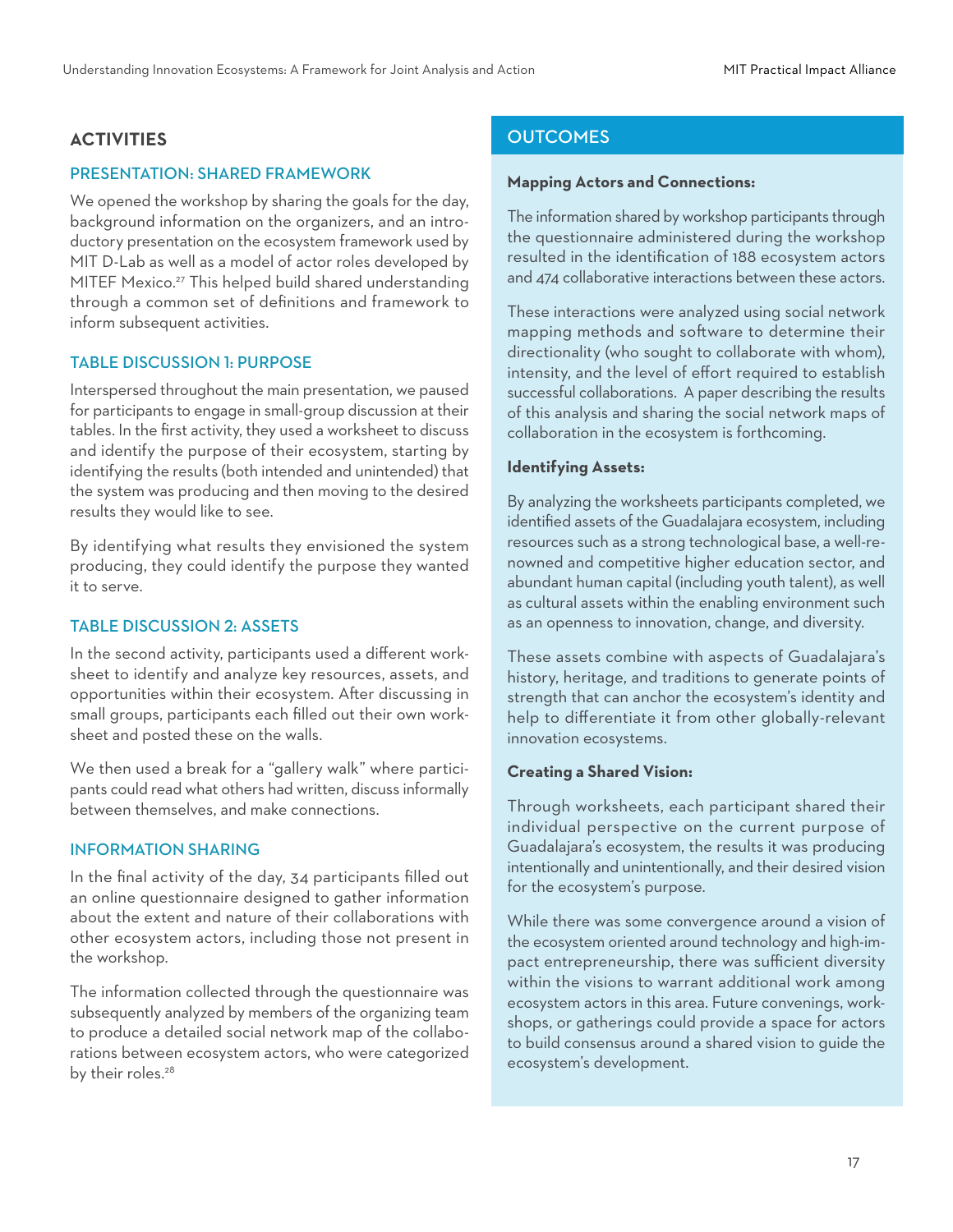## END NOTES

#### 1. See Hoffecker (2018).

2. Complex adaptive systems (CAS) are systems in which many heterogeneous actors interact, adapting their strategies and actions based on the actions of other actors and on changing system conditions and contributing to these changing conditions through their evolving responses to them (Douthwaite and Hoffecker, 2019).

3. For an excellent introduction to the properties and behavior of complex systems — and to systems thinking more generally — see Thinking in Systems: A Primer by Donella Meadows (2008).

- 4. See Wieczorek and Hekkert (2012).
- 5. See Mytelka (2000) and Spielman (2010).
- 6. See Acs, et al. (2017).

7. A common approach to categorizing actors is to group them by major sector of the economy; e.g., government, industry, and academia, which is known as the Triple Helix model (Etzkowitz and Leydesdorff, 2000). Others have expanded this to a Quadruple Helix, including as the fourth element either entrepreneurs, finance, or "a media and culture-based public" (see Colapinto and Porlezza, 2012). The MIT REAP program adds a fifth major category, "risk capital," to create a model with 5 major stakeholder groups (MIT REAP 2017). Steven Koltai of Koltai and Co. has expanded this further to create a model with 6 actor types and 6 roles (ANDE, 2018).

8. In a review of 57 cases of innovation processes in smallholder agricultural in Sub-Saharan Africa, Triomphe et al. (2016) found that these processes typically included a mix of all of the main actor types listed in our model.

9. Following other authors who have researched innovation systems and entrepreneurship ecosystems, we use the term "role" to refer to the key activities an actor performs for or in the ecosystem. The roles that diverse actors play, in combination with other elements of the system, combine to enable the system as a whole to perform various key functions in support of innovation, such as providing mechanisms for potential solutions to be tested, piloted, and iterated upon within market contexts.

10. See Tedesco and Serrano (2019).

- 11. See Asayehegan, et al. (2017).
- 12. See Hoffecker (2018).

13. For more on the role of "innovation brokers" in facilitating innovation and improving the effectiveness and functioning of local innovation ecosystems (particularly agriculturally-oriented systems) see "The Role of Innovation Brokers in Agricultural Innovation Systems" by Lauren Klerkx and Peter Gildemacher (2012).

14. See Hoffecker (2014).

15. For more on Innovation Platforms, see Klerkx, et al. (2013).

16. See: Douthwaite and Hoffecker (2017) and Devaux, et al. (2009).

17. "Innovation domains" refer to the sector or area within which innovation takes place, for example, innovation within livestock production, horticulture, post-harvest processing technology or marketing, each of which are seen as a domain within which innovation can occur.

- 18. See Woolcock (1998).
- 19. See Uphoff and Wijayaratna (2000).
- 20. See Nguyen and Rieger (2017).
- 21. See UNDP (2008).
- 22. See Campbell (2019).
- 23. See Hounkonnou, et. al. (2012).
- 24. See North (1990).
- 25. See Crawford and Ostrom (1995).
- 26. See Wieczorek and Hekkert (2012).
- 27. For a full description of this model, see Tedesco and Serrano (2019).

28. An overview of this analysis and the resulting network map is presented in Tedesco and Serrano (2019) and a full report detailing the results of the analysis of actor interactions in the ecosystem is forthcoming.